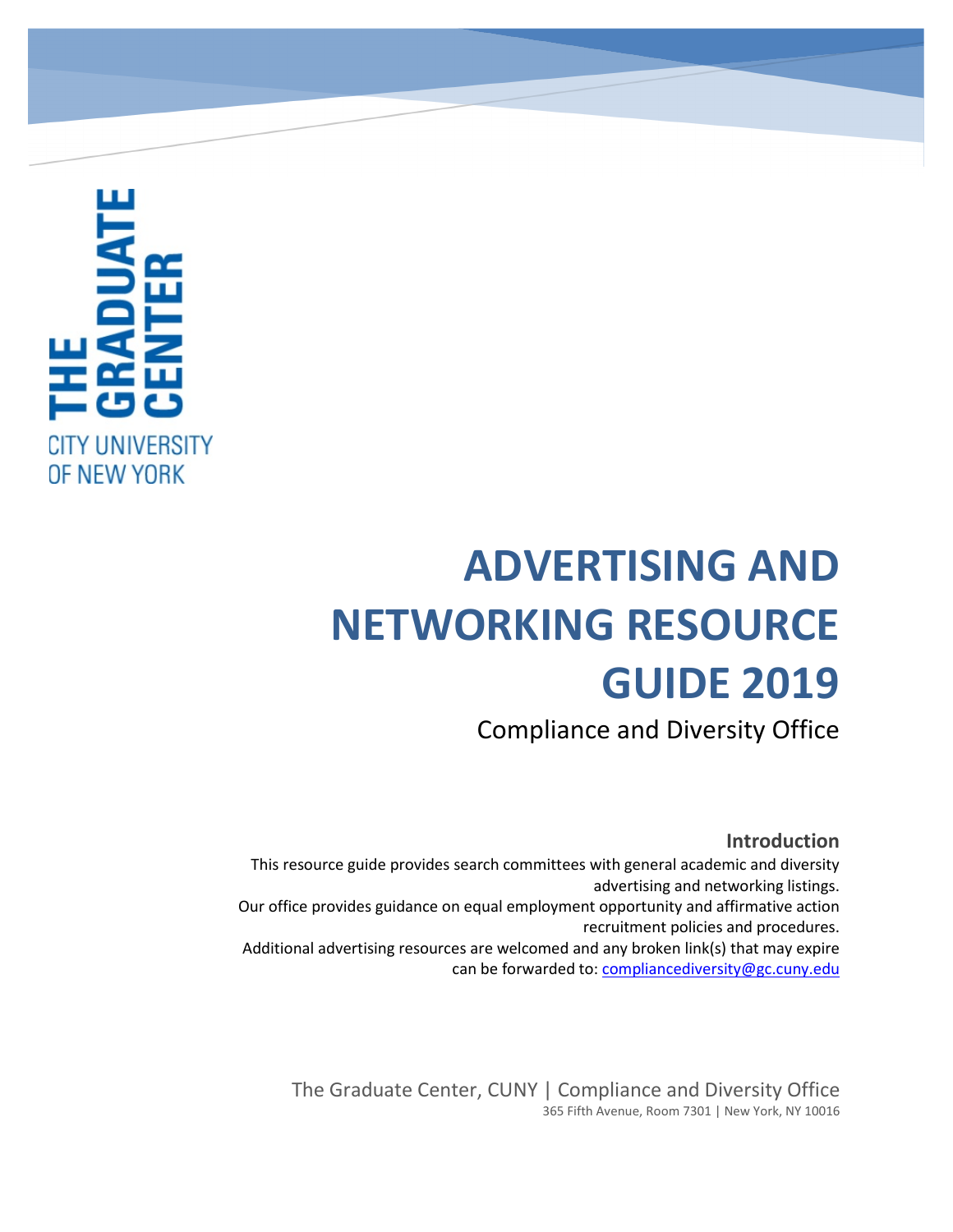# **Table of Contents**

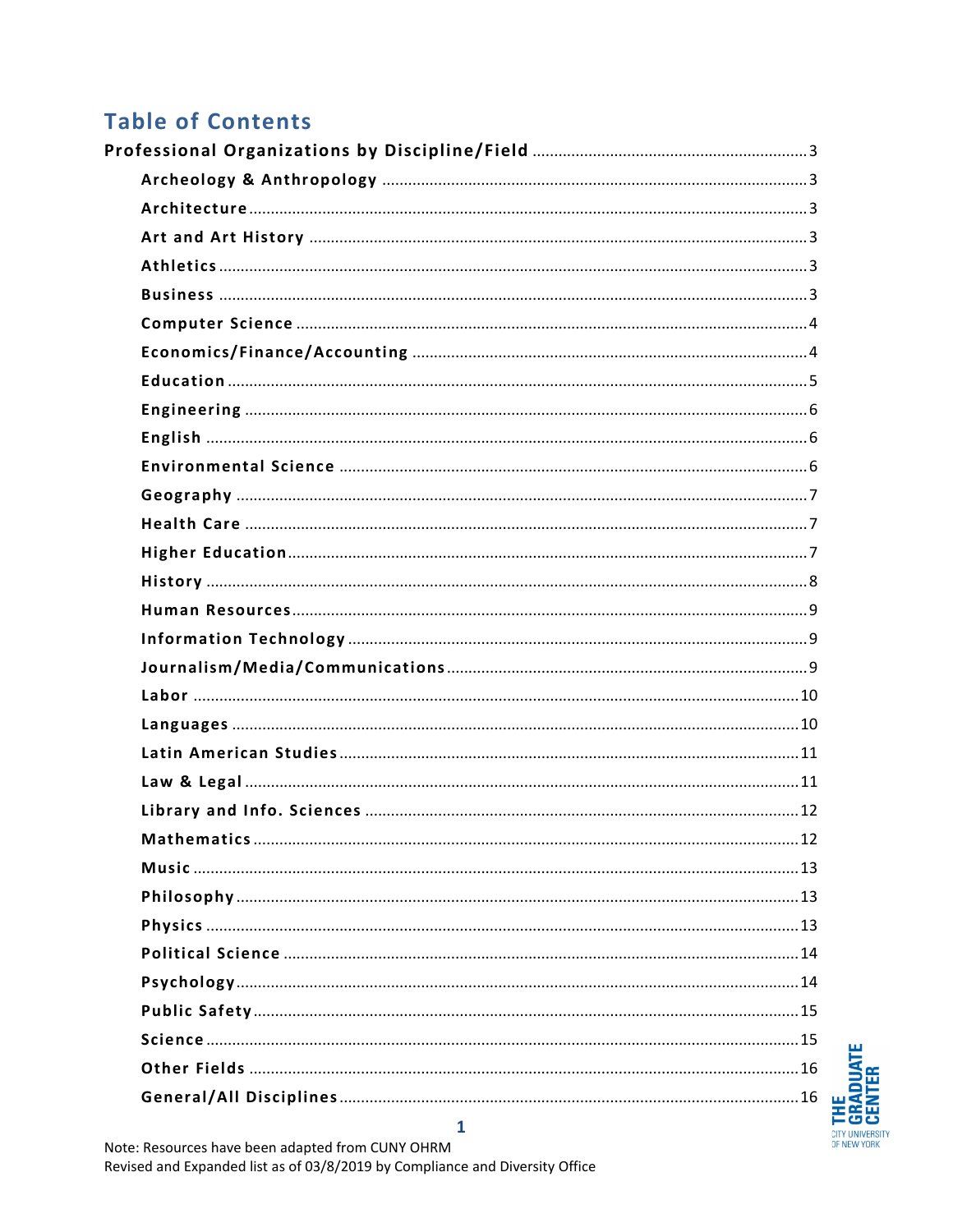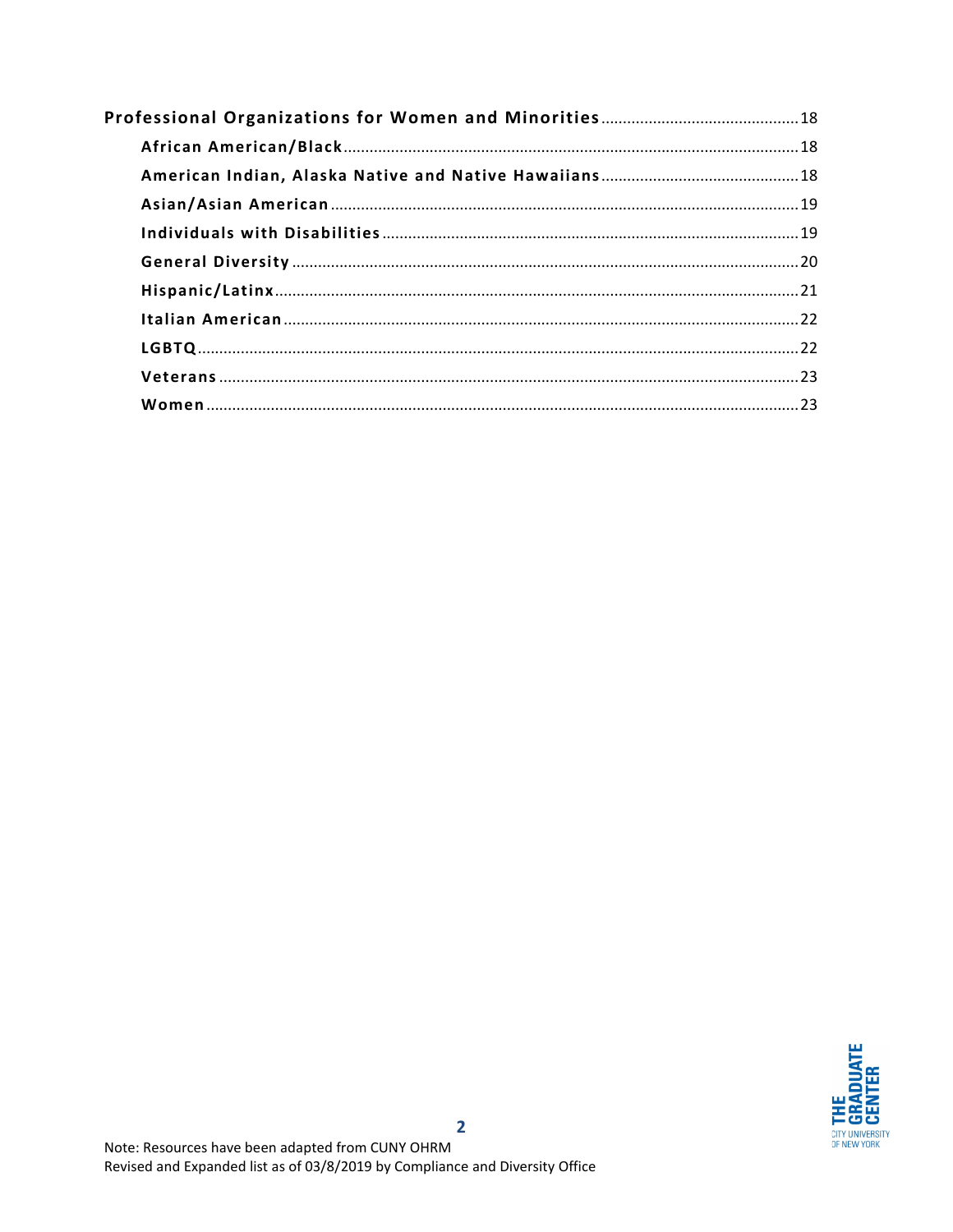# <span id="page-3-0"></span>Professional Organizations by Discipline/Field

## <span id="page-3-1"></span>Archeology & Anthropology

- [American Anthropological Association](https://www.americananthro.org/)
- [American Association of Physical Anthropologists](http://www.physanth.org/)
- [Archaeological Institute of America](http://www.archaeological.org/)
- [Society for Historical Archaeology](https://sha.org/)

#### <span id="page-3-2"></span>Architecture

- [American Institute of Architects](https://www.aia.org/career-center)
- [Archinect](http://archinect.com/jobs)
- [Association of Collegiate Schools of Architecture](http://www.acsa-arch.org/opportunities/find-a-job)

#### <span id="page-3-3"></span>Art and Art History

- [Art Jobs](http://www.artjobs.com/)
- [Art Museum Network](http://www.amn.org/)
- [Art Search](http://artsearch.tcg.org/home)
- [AuthenticJobs.com](https://authenticjobs.com/)
- [College Art Association of America](http://www.collegeart.org/)
- [How Design](http://www.howdesign.com/design-jobs/)
- [International Council of Museums](https://icom.museum/en/)
- [National Association of Schools of Art and Design](https://nasad.arts-accredit.org/)
- [New York Foundation for the Arts](https://www.nyfa.org/jobs)
- [The ALLIANCE for Media Arts and Culture](http://www.thealliance.media/)
- [American Institute of Graphic Arts \(AIGA\)](https://www.aiga.org/)
- [Theatre Communications Group](https://tcg.org/Advocacy/ToolsResources.aspx)
- [WESTAF \(Western States Arts Federation\)](https://www.westaf.org/resources/)

#### <span id="page-3-4"></span>Athletics

- [National Association of Collegiate Directors of Athletics](http://jobcenter.nacda.com/)
- [National Athletic Trainers' Association](http://www.nata.org/)
- [North American Society for Sport Management](https://www.nassm.com/)

#### <span id="page-3-5"></span>**Business**

- [Academy of Management](http://aom.org/)
- [American Collegiate Retailing Association](http://www.acraretail.org/)
- [American Management Association](http://www.amanet.org/index.htm)



Note: Resources have been adapted from CUNY OHRM Revised and Expanded list as of 03/8/2019 by Compliance and Diversity Office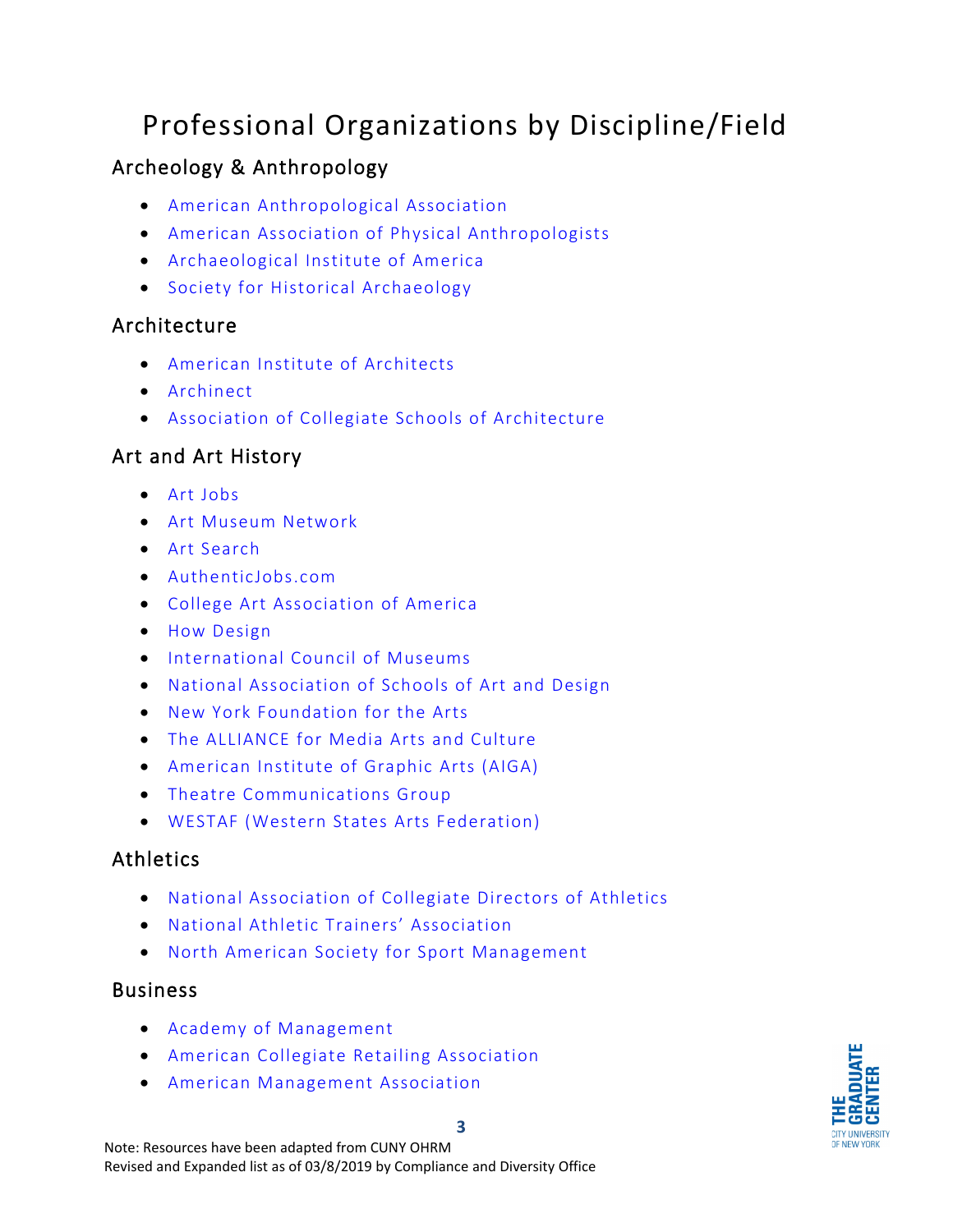- [American Marketing Association](https://www.ama.org/Pages/default.aspx)
- [Association for Talent Development](https://www.td.org/)
- [Association of Fundraising Professionals](https://jobs.afpnet.org/jobseekers/index.cfm)
- [Empire State Society of Association Executives](https://www.essae.org/)
- [Executives' Association of New York City](https://www.eanyc.com/)
- [Foundation Center](http://foundationcenter.org/)
- [Media Bistro \(](https://www.mediabistro.com/jobs/openings/)Marketing)
- [National Association of Sales Professionals](http://www.nasp.com/)
- [New York Society of Association Executives](https://www.nysaenet.org/home)
- [Prospanica.org](https://www.prospanica.org/)

#### <span id="page-4-0"></span>Computer Science

- [American Society for Information Science and Technology](http://www.asis.org/)
- [Association for the Advancement of Computing in Education](http://www.aace.org/)
- [Association for Computational Linguistics](http://www.aclweb.org/)
- [Association for Computers and the Humanities](http://www.ach.org/)
- [Association for Computing Machinery](http://www.acm.org/)
- [Association of Information](http://www.aitp.org/) Technology Professionals
- [Institute of Electrical and Electronics Engineers \(IEEE\) Computer Society](http://www.computer.org/portal/web/guest/home)
- [Society for Modeling and Simulation International](http://www.scs.org/)
- [USENIX \(](https://www.usenix.org/)Advanced Computing Systems Association)

#### <span id="page-4-1"></span>Economics/Finance/Accounting

- [Accountants Global Network](http://www.agn.org/)
- [American Accounting Association](http://aaahq.org/Career-Center)
- [American Association of Finance & Accounting](http://www.aafa.com/)
- [American Economic Association](http://www.aeaweb.org/)
- [American Finance Association](http://careers.afajof.org/)
- [American Financial Services Association](https://www.afsaonline.org/About/-How-to-Join)
- [American Marketing Association](https://www.ama.org/Pages/default.aspx)
- [Association of Latino Professionals for America](https://www.alpfa.org/default.aspx)
- [Business Professionals of America](http://www.bpa.org/)
- [Catalyst](https://www.catalyst.org/)
- [Eastern Academy of Management](https://www.eaom.org/)
- [Economic History Association](http://eh.net/)
- [Economic Science Association](http://www.economicscience.org/)
- [Financial Management Association International](https://www.fma.org/)

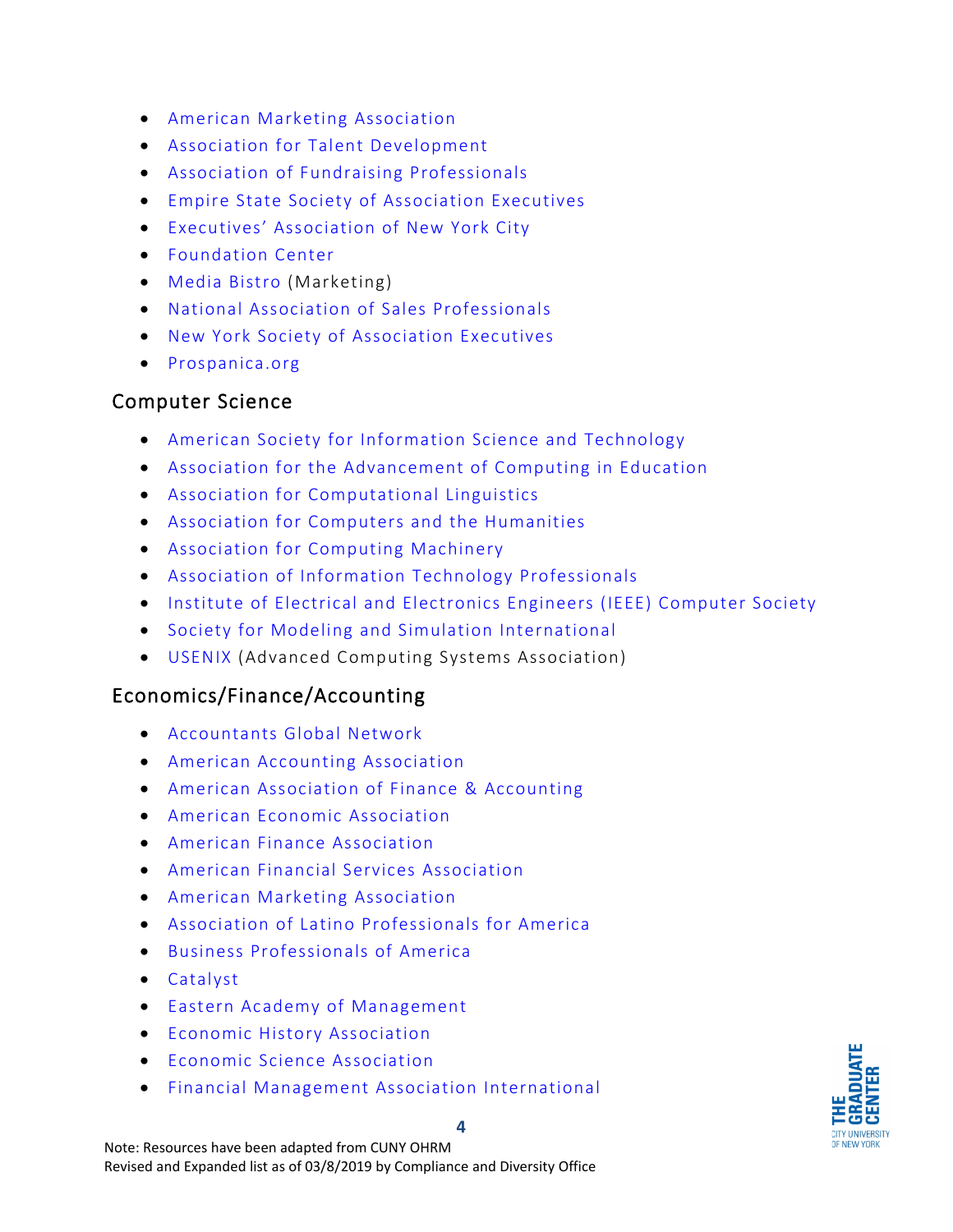- [Healthcare Financial Management Association](https://www.hfma.org/)
- [International Economic Association](http://www.iea-world.org/)
- [Journal of Accountancy](http://www.journalofaccountancy.com/)
- [National Association of Black Accountants, Inc.](https://www.nabainc.org/)
- [National Association for Business Economics](http://www.nabe.com/)
- [National Association of Economic Educators](https://naee.net/)
- [National Black MBA Association](https://nbmbaa.org/)
- [National Business Education Association](http://www.nbea.org/)
- [National Economic Association](http://www.neaecon.org/)
- [National Society of Accountants](https://www.nsacct.org/home)
- [New York State Society of CPAs](http://www.nysscpa.org/)
- [Production and Operations Management Society \(POMS\)](http://www.poms.org/)
- [Union of Radical Political Economists](https://urpe.org/)

#### <span id="page-5-0"></span>Education

- [American Council on Education](http://www.acenet.edu/)
- [American Educational Research Association](http://www.aera.net/)
- [Association for Educational Communications & Technology](http://www.aect.org/)
- [Association for Experiential Education](http://www.aee.org/)
- [Association of Teacher Educators](http://www.ate1.org/)
- [Black Teacher Project](http://www.blackteacherproject.org/)
- [Center for Policy Research and Strategy](http://www.acenet.edu/news-room/Pages/Center-for-Policy-Research-and-Strategy.aspx)
- [Council for Advancement and Support of Education](http://www.case.org/)
- [Humanities and Social Sciences Online](https://networks.h-net.org/)
- [Institute for Teachers of Color Committed to Racial Justice](http://www.instituteforteachersofcolor.org/)
- [NAFSA: Association of International Educators](http://www.nafsa.org/)
- [National Association for the Education of Young Children](http://www.naeyc.org/)
- [National Association of Multicultural Education \(NAME\)](https://www.nameorg.org/)
- [National Association of Special Education Teachers](https://www.naset.org/)
- [National Council for the Social Studies](https://www.socialstudies.org/)
- [National Council of Teachers of English \(NCTE\)](http://www2.ncte.org/)
- [National Council of Teachers of Mathematics](https://www.nctm.org/)
- [National Council on Measurement in Education](http://www.ncme.org/)
- [National Education Association](http://www.nea.org/)
- [National Science Teachers Association](https://www.nsta.org/)
- [New York Collective of Radical Educators \(NYCoRE\)](http://www.nycore.org/)
- [United Federation of Teachers \(UFT\)](http://www.uft.org/)



Note: Resources have been adapted from CUNY OHRM Revised and Expanded list as of 03/8/2019 by Compliance and Diversity Office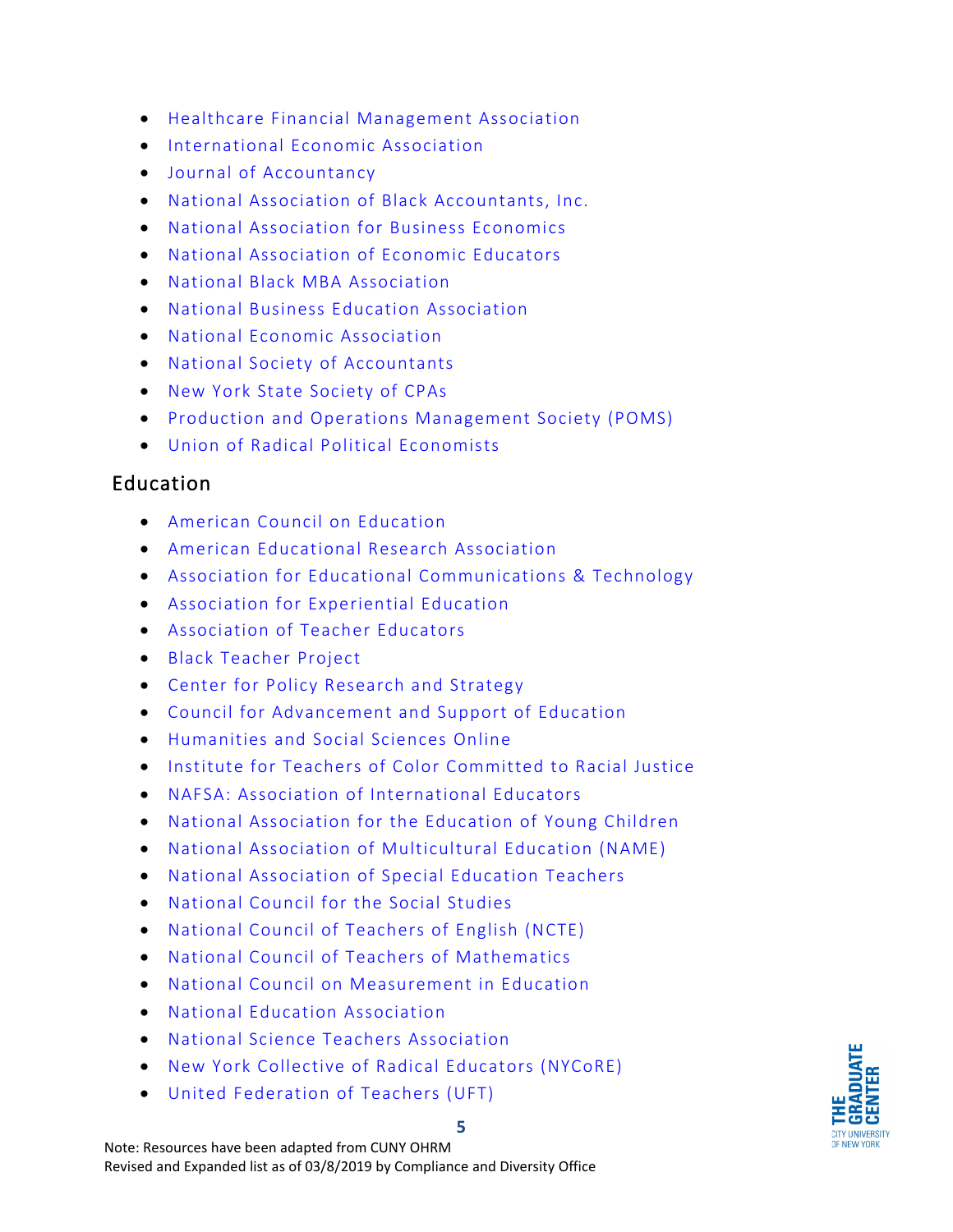#### <span id="page-6-0"></span>Engineering

- [American Indian Science & Engineering Society](http://www.aises.org/)
- [American Institute of Architects](http://www.aia.org/)
- [American Society of Mechanical Engineers](https://jobsearch.asme.org/)
- [Association of Energy Engineers](http://www.aeecenter.org/)
- [Engineering in Medicine and Biology Society](http://www.embs.org/)
- [Great Minds in STEM \(GMiS\)](http://www.greatmindsinstem.org/)
- [Institute of Electrical and Electronics Engineers](https://www.ieee.org/index.html)
- [National Academy of Engineering](https://www.nae.edu/)
- [National Action Council for Minorities in Engineering](http://www.nacme.org/)
- [National Association of Multicultural Engineering Program Advocates](http://www.namepa.org/)  [\(NAMEPA\)](http://www.namepa.org/)
- [National Consortium for Graduate Degrees for Minorities in Engineering](http://www.gemfellowship.org/)  [& Science, Inc. \(GEM\)](http://www.gemfellowship.org/)
- [National Society of Black Engineers](http://www.nsbe.org/home.aspx)
- [National Society of Professional Engineers](http://www.nspe.org/)
- [Society of Hispanic Professional Engineers \(SHPE\)](https://shpe.org/)
- [Society of Mexican American Engineers and Scientists \(MAES\)](http://mymaes.org/)
- [Society of Women Engineers \(SWE\)](http://societyofwomenengineers.swe.org/)
- [Women in Engineering ProActive Network](https://www.wepan.org/default.aspx)

#### <span id="page-6-1"></span>English

- [American Literature Association](http://www.americanliterature.org/)
- [American Medical Writers Association](http://www.amwa.org/)
- [Association of American Publishers](http://www.publishers.org/)
- [Association of National Advertisers](http://www.ana.net/)
- [National Communication Association](http://www.natcom.org/)
- [National Federation of Abstracting & Information Services](http://www.nfais.org/)
- [Public Relations Society of America](http://www.prsa.org/)
- [Society for Technical Communication](https://www.stc.org/)

#### <span id="page-6-2"></span>Environmental Science

- [American Association of Geographers](http://www.aag.org/cs/careers)
- [American Society of Landscape Architects](https://www.asla.org/Default.aspx)
- [Ecological Society of America](http://www.esa.org/)
- [Environmental Career Opportunities](http://www.ecojobs.com/)
- [Environment Protection Operation](http://www.e-p-o.org/)

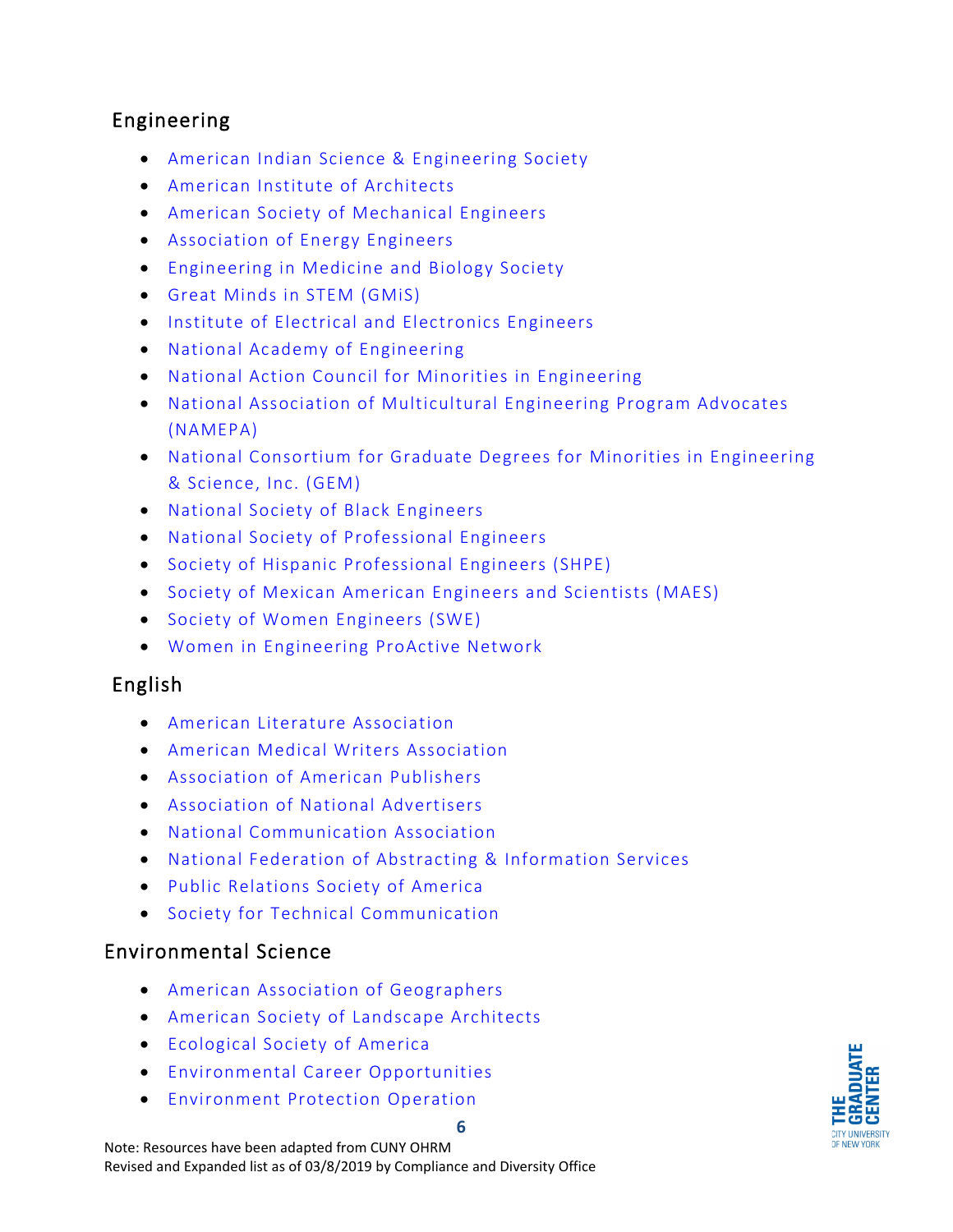- [National Association for Environmental Management](http://www.naem.org/)
- [National Association of Environmental Professionals](http://www.naep.org/)
- <span id="page-7-0"></span>• [National Registry of Environmental Professionals](http://www.nrep.org/)

#### Geography

- [Association of American Geographers](http://aag.org/)
- [Association of Environmental Engineering & Science Professors](https://www.aeesp.org/)
- [Geographical Association](https://www.geography.org.uk/)
- [GIS \(Geographic Information Systems\) Lounge](https://www.gislounge.com/organizations/)

#### <span id="page-7-1"></span>Health Care

- [Advance Healthcare Network for Nurses](http://nursing.advanceweb.com/)
- [American Association for Men in Nursing](http://aamn-jobs.careerwebsite.com/)
- [American Association of Colleges of Nursing](https://www.aacnnursing.org/)
- [American Medical Association](http://www.ama-assn.org/)
- [American Nurses Association](http://www.nursingworld.org/)
- [American Physical Therapy Association](http://aptaapps.apta.org/careers/default.aspx)
- [American Professional Practice Association](https://appa-assn.com/)
- [American Public Health Association](http://www.apha.org/)
- [American Society for Clinical Laboratory Science](http://www.ascls.org/)
- [Association of American Medical Colleges](https://www.aamc.org/)
- [Association of Pathology Chairs](http://careers.apcprods.org/)
- [Association of University Programs in Health Administration](https://aupha.careerwebsite.com/jobs/)
- [Global Health Council](http://globalhealth.org/)
- [Journal of American Medical Association](http://jamanetwork.com/journals/jama)
- [Journal of Nursing Scholarship, Sigma Foundation](https://www.sigmanursing.org/)
- Journal [of Nutrition Education and Behavior](http://www.jneb.org/)
- [National Association of Medical Staff Services](http://www.namss.org/)
- [National Association of Professional Geriatric Care Professionals](http://www.aginglifecare.org/)
- [National Institutes of Health](http://www.nih.gov/)
- [Nursing Spectrum](https://www.nurse.com/jobs)

#### <span id="page-7-2"></span>Higher Education

- [American Association of Collegiate Registrars and Admissions Officers](https://jobs.aacrao.org/)
- [American Association of Community Colleges](http://www.aacc.nche.edu/)
- [Association for the Promotion of Campus Activities](http://www.apca.com/)
- [Association for the Study of Higher Education](https://www.ashe.ws/)

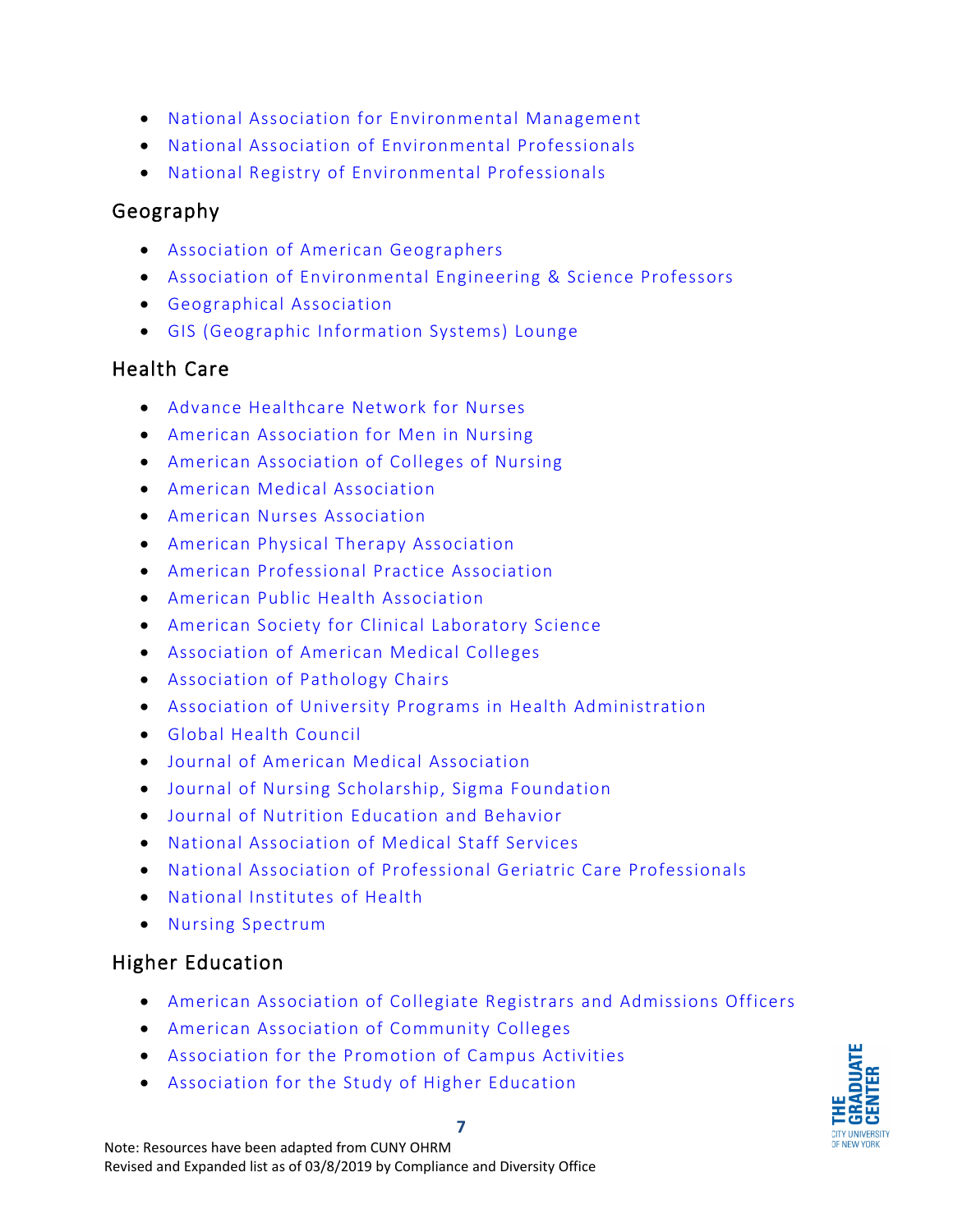- [Association on Higher Education and Disability](http://www.ahead.org/)
- [Chronicle Vitae](https://chroniclevitae.com/)
- [Consortium of Higher Education LGBT Resource Professionals](https://www.lgbtcampus.org/)
- [Higher Education Recruitment Consortium](https://www.hercjobs.org/)
- [Hispanic Association for Colleges & Universities](http://www.hacu.net/)
- [Hispanics in Higher Ed](http://www.hispanicsinhighered.com/)
- [Historically Black Colleges and Universities \(HBCU Connect\)](http://hbcuconnect.com/cgi-bin/jobs/index.cgi)
- [The Journal of Blacks in Higher Education](https://www.jbhe.com/jobs/)
- [Inside Higher Education](https://careers.insidehighered.com/)
- [National Academic Advising Association](https://www.nacada.ksu.edu/) NACADA
- [National Association for College Admission Counseling](https://www.nacacnet.org/)
- [National Association of Colleges and Employers](http://www.naceweb.org/)
- [National Association of College & University Business Officers](http://www.nacubo.org/)
- National Association of [Diversity Officers in Higher Education](https://www.nadohe.org/)
- [National Association of Student Financial Aid Administrators](https://www.nasfaa.org/)
- [National Conference on Race and Ethnicity in Higher Education \(NCORE\)](http://www.ncore.ou.edu/)
- [National Council of University Research Administrators](http://www.ncura.edu/CareerCenter.aspx)
- [Professional & Organizational Development Network in Higher](https://podnetwork.org/)  [Education](https://podnetwork.org/)
- [Student Affairs Administrators in Higher Education](https://www.naspa.org/) (NASPA)
- Tribal College [Journal of American Indian Higher Education](https://tribalcollegejournal.org/)
- [Veterans in Higher Education](https://www.veteransinhighered.com/)

#### <span id="page-8-0"></span>History

- [American Association for State and Local History](http://www.aaslh.org/)
- [American Alliance](https://www.aam-us.org/) of Museums
- [American Historical Association](http://www.historians.org/)
- [American Institute for the Conservation of Historic and Artistic Works](http://www.conservation-us.org/)
- [American Library Association](http://www.ala.org/)
- [American Studies Association](https://www.theasa.net/jobs-opportunities)
- [Association for the Study of African American Life and History](https://asalh.org/)
- [History of Science Society](https://hssonline.org/)
- [Humanities and Social Sciences Online](https://networks.h-net.org/)
- [Journal of American History](https://jah.oah.org/)
- [Middle East Studies Association](http://mesana.org/)
- [National Council for Black Studies](http://www.ncbsonline.org/)
- [National Women's Studies Association](http://www.nwsa.org/)

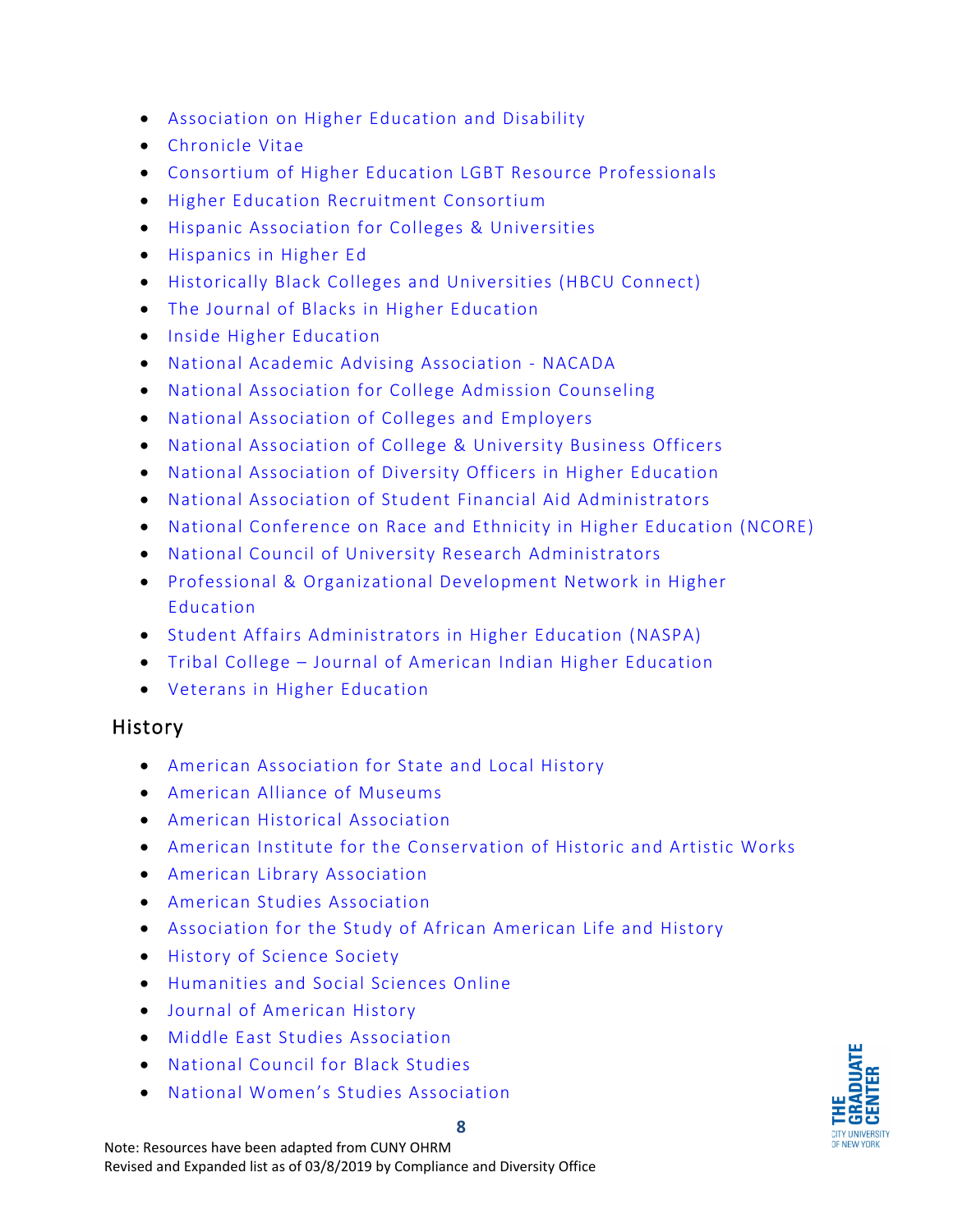- [Organization of American Historians](http://www.oah.org/)
- [Social Science History Association](http://www.ssha.org/)
- [Society for History in the Federal Government](http://www.shfg.org/)
- [Society of American Archivists](http://www.archivists.org/)
- [Special Libraries Association](http://www.sla.org/)

#### <span id="page-9-0"></span>Human Resources

- [Association for Talent Development](http://www.td.org/)
- [College & University Professional Association for Human Resources](http://www.cupahr.org/)
- [Dallas Human Resource Management Association](http://www.dallashr.org/)
- [International Association for Human Resource Information Management](http://www.ihrim.org/)
- [International Foundation of Employee Benefit Plans](https://www.ifebp.org/Resources/jobsinbenefits/Pages/default.aspx)
- [International Public Management Association for Human Resources](http://www.ipma-hr.org/)
- [International Society of Certified Employee Benefit Specialists](http://www.iscebs.org/)
- [National Association of Colleges and Employers](http://www.naceweb.org/)
- [National Association of Personnel Services](http://www.naps360.org/)
- [National Human Resources Association](http://www.humanresources.org/)
- [Northeast Human Resources Association](http://jobs.nehra.com/)
- [Society for Human Resource Management](http://www.shrm.org/)

#### <span id="page-9-1"></span>Information Technology

- [Association for Women in Computing](http://www.awc-hq.org/)
- [Computer Jobs](https://www.computerjobs.com/us/en/IT-Jobs/)
- [Computer Work](https://www.computerwork.com/us/en/IT-Jobs/)
- [DICE](https://www.dice.com/)
- Diversity Careers [in Engineering & Information Technology](http://www.diversitycareers.com/)
- [Educause \(IT jobs\)](https://www.educause.edu/)
- IT Career [Computerworld](https://www.computerworld.com/category/it-careers/)

#### <span id="page-9-2"></span>Journalism/Media/Communications

- [Alliance for Women in Media](https://allwomeninmedia.org/)
- [American Copy Editors Society](http://www.copydesk.org/)
- [American Society of Journalists & Authors](http://www.asja.org/)
- [American Society of Newspaper Editors](http://www.asne.org/)
- [Asian American Journalists Association](https://www.aaja.org/career_center)
- [Association for Women in Communications](https://awc.careerwebsite.com/)
- [Broadcast Education Association](https://www.beaweb.org/JB/)

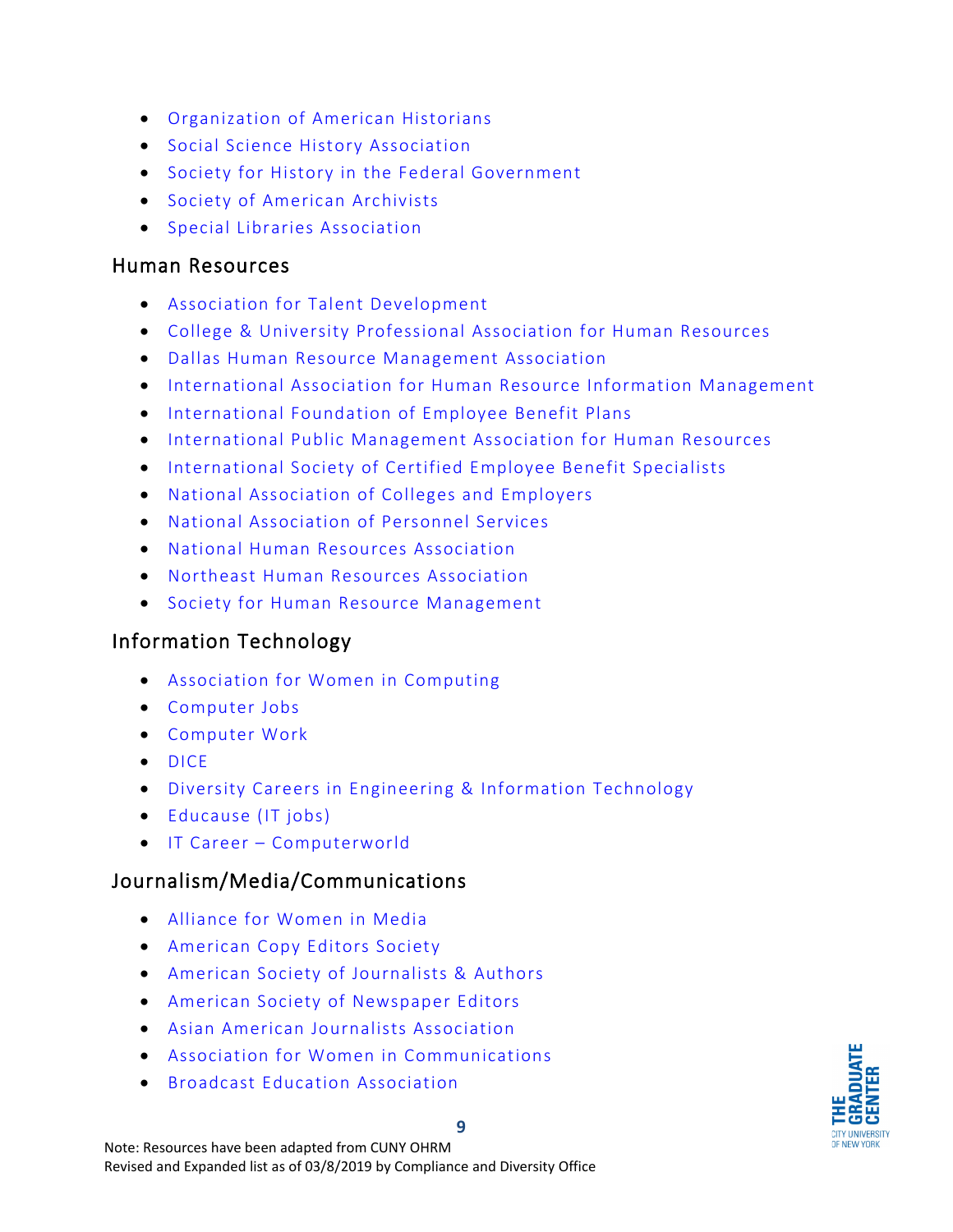- [Broadcasting & Cable](https://broadcastingcable-jobs.careerwebsite.com/)
- [Center for Communication](https://www.centerforcommunication.org/)
- [Eastern Communication Association](https://www.ecasite.org/aws/ECA/pt/sp/jobs)
- [Hacks/Hackers](https://hackshackers.com/)
- [Journalism Jobs](http://www.journalismjobs.com/index.php)
- [Journalism Next](http://www.journalismnext.com/index.cfm?requesttimeout=500)
- [Media Bistro](https://www.mediabistro.com/)
- [National Association of Black Journalists](https://www.nabj.org/)
- [National Association of Hispanic Journalists](http://www.nahj.org/)
- [Native American Journalists Association](https://najanewsroom.com/jobs/)
- [New York Women in Communications](https://nywici.org/advance/jobs-internships/)
- [Online News Association](http://www.journalists.org/)
- [Poynter Institute](https://www.poynter.org/)
- [Society of Professional Journalists](https://www.spj.org/)
- [South Asian Journalists Association](http://saja.org/jobs)

#### <span id="page-10-0"></span>Labor

- [A. Phillip Randolph Institute](http://www.apri.org/)
- [Asian Pacific American Labor Alliance](https://www.apalanet.org/)
- [Coalition of Black Trade Unionist](http://www.cbtu.org/)
- [Coalition of Labor Union Women](http://www.cluw.org/)
- [Consortium for Worker Education](http://www.cwe.org/)
- [Pride at Work, AFL-CIO](http://www.prideatwork.org/)
- [United Association for Labor Education](https://uale.org/resources-list/job-board)

#### <span id="page-10-1"></span>Languages

- [American Association for Applied Linguistics](http://www.aaal.org/)
- [American Council on the Teaching of Foreign Languages](https://www.actfl.org/)
- [American Dialect Society](http://www.americandialect.org/)
- [Association for Asian Studies](http://www.asian-studies.org/AASJobBoard)
- [Association for Jewish Studies](http://www.ajsnet.org/)
- [International Association for Language Learning Technology](http://www.iallt.org/)
- [International Association of Teachers of English as a Foreign Language](http://www.iatefl.org/)
- [International Listening Association](http://www.listen.org/)
- [Institute of International Education](http://www.iie.org/)
- [Linguist List](https://linguistlist.org/)
- [Linguistic Society of America](http://www.linguisticsociety.org/)

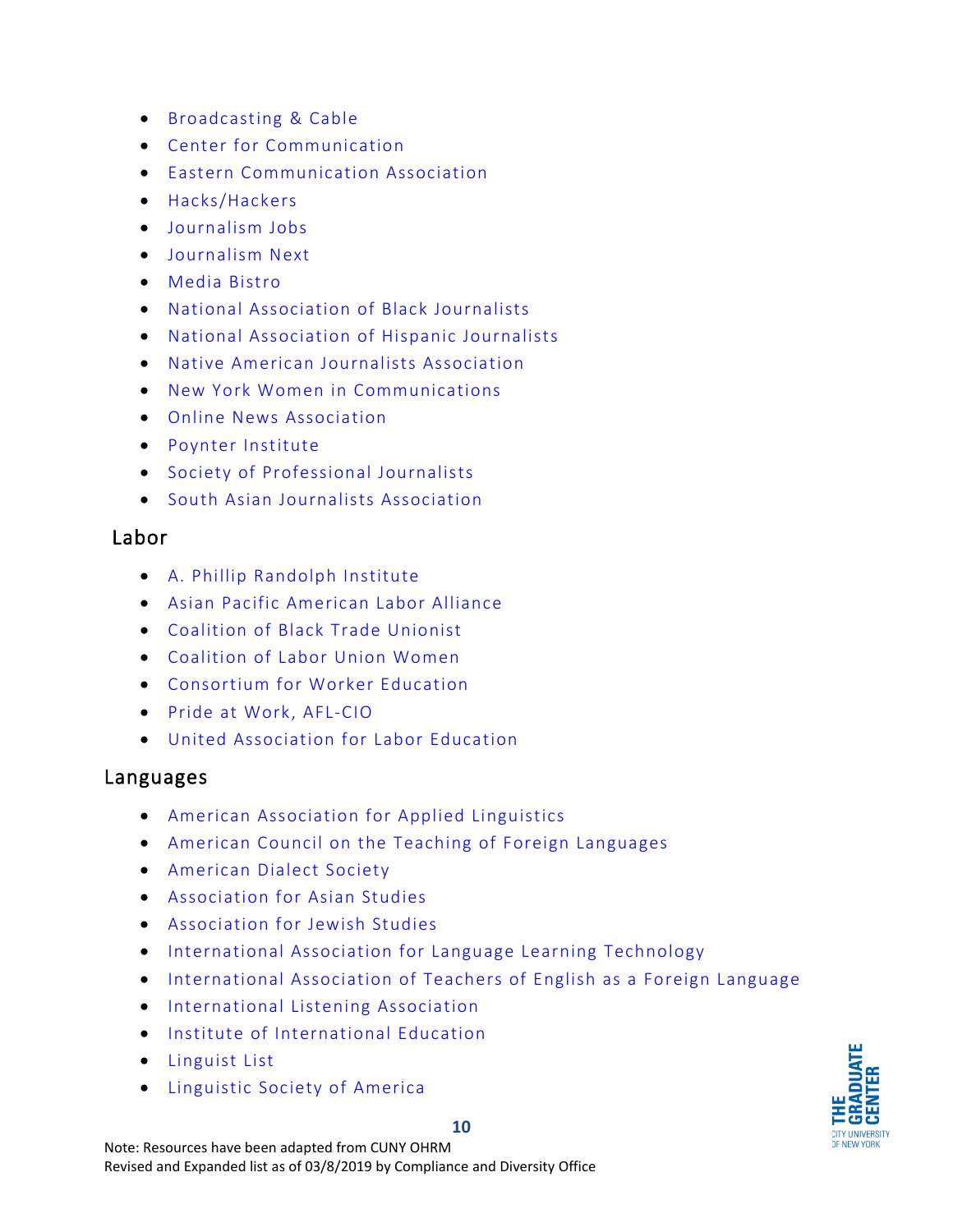- [Modern Language Association](https://www.mla.org/Resources/Career/Job-Information-List)
- [National Association for Bilingual Education](http://www.nabe.org/)
- [Society for the Study of Indigenous Languages of the Americas](http://www.ssila.org/)

#### <span id="page-11-0"></span>Latin American Studies

- [Center for Latin American and Caribbean Studies, NYU](http://as.nyu.edu/content/nyu-as/as/research-centers/clacs.html)
- Centro [Center for Puerto Rican Studies at Hunter College](https://centropr.hunter.cuny.edu/)
- [Conference on Latin American History \(CLAH\)](http://clah.h-net.org/)
- [Institute of Latin American Studies, Columbia University](http://ilas.columbia.edu/)
- [Latin American Studies Association, U-Pittsburgh](https://lasaweb.org/en/job-seekers/)
- [Mexican American Studies, U-Arizona](https://mas.arizona.edu/)

#### <span id="page-11-1"></span>Law & Legal

- [Academy of Legal Studies in Business](http://www.alsb.org/)
- [American Academy of Matrimonial Lawyers](http://www.aaml.org/)
- [American Bar Association](http://www.abanet.org/home.html)
- [American Law and Economics Association](http://www.amlecon.org/)
- [American Society of International Law](http://www.asil.org/)
- [Arab American Bar Association](http://www.arabamericanbar.org/)
- [Asian American Bar Association of New York](http://www.aabany.org/)
- [Association of American Law Schools](http://www.aals.org/)
- [Association of Black Women Attorneys](http://abwanewyork.org/)
- [Capital District Black and Hispanic Bar Association](http://www.cdbhba.org/)
- [Civilrights.org](http://www.civilrights.org/)
- [Dominican Bar Association](http://www.dominicanbarassociation.org/)
- [Hispanic National Bar Association](https://hnba.com/career-center/) New York, Region II
- [International Association of Law Libraries](http://www.iall.org/)
- [International Law Association](http://www.ila-hq.org/)
- [Korean American Lawyers Association of Greater New York](http://www.kalagny.org/)
- [Latino Lawyers Association of Queens County](http://latinolawyers.org/)
- [Law and Society Association](http://www.lawandsociety.org/)
- [LGBT Bar Association of Greater New York](http://le-gal.org/)
- [Long Island Hispanic Bar Association](http://www.lihba.org/jobopportunities.html)
- [Metropolitan Black Bar Association](http://www.mbbanyc.org/)
- [Military Spouse JD Network](https://www.msjdn.org/public-directory/)
- [Minority Bar Association of Western New York](http://mbawny.org/)
- [Minority Corporate Counsel Association](https://www.mcca.com/career-center/)

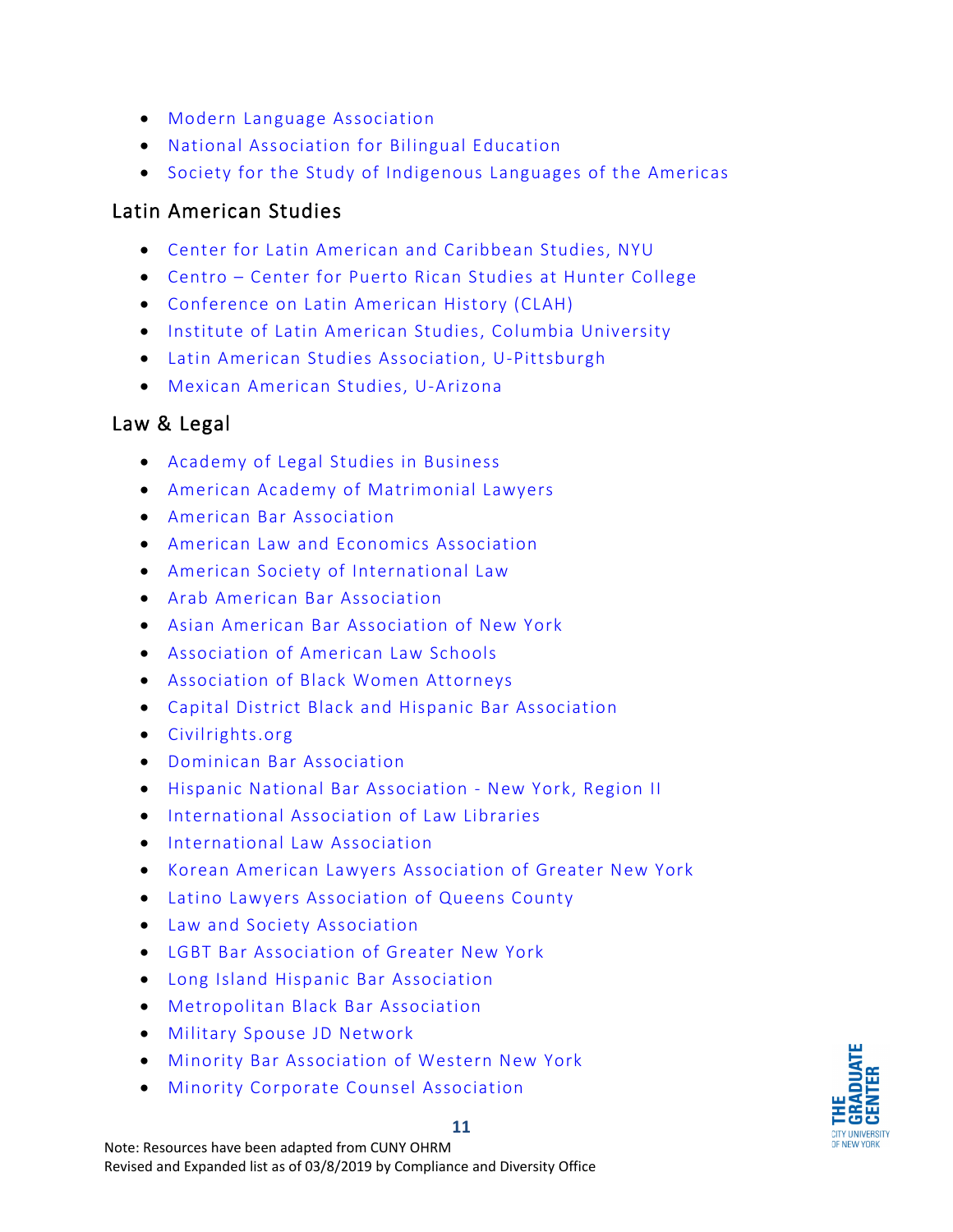- [Muslim Bar Association of New York](https://www.mubany.org/)
- NALS [National Association of Legal Professionals](http://www.nals.org/)
- [National Association of College and University Attorneys](http://www.nacua.org/)
- [National Bar Association,](http://www.nationalbar.org/) Region II
- [National Black Prosecutors,](http://blackprosecutors.org/) Region 7
- [National Criminal Justice Association](http://www.ncja.org/)
- [National Federation of Paralegal Associations](http://www.paralegals.org/)
- [South Asian Bar Association of New York](http://www.sabany.org/)
- [The Puerto Rican Bar](http://prbany.com/) Association
- [Westchester Black Bar Association](http://www.wbbany.org/)

#### <span id="page-12-0"></span>Library and Info. Sciences

- [American Indian Library Association](https://ailanet.org/)
- [Asian/Pacific American Librarians Association](http://www.apalaweb.org/)
- [Association for Library and Information Science Education \(ALISE\)](http://www.alise.org/)
- [Association of College & Research Libraries](http://www.ala.org/acrl/)
- [Association of Research Libraries](http://www.arl.org/)
- [Black Caucus of the American Library Association](http://www.bcala.org/)
- INALJ [Library Job Postings](http://inalj.com/)
- [Institute of Museum and Library Services](https://www.imls.gov/)
- [New Jersey Library Association](https://njla.org/)
- [New York Library Association](https://www.nyla.org/max/index.html)
- [REFORMA: The National Association to Promote Library & Information](http://www.reforma.org/)  [Services to Latinos and the Spanish-Speaking](http://www.reforma.org/)

#### <span id="page-12-1"></span>**Mathematics**

- [American Mathematical Society](http://www.ams.org/)
- [American Statistical Association](http://www.amstat.org/)
- [Association for Women in Mathematics](http://www.awm-math.org/)
- [Institute of Mathematical Statistics](http://www.imstat.org/)
- [International Association of Mathematical Physics](http://www.iamp.org/)
- [Mathematical Association of America](http://www.maa.org/)
- [National Association of Mathematicians](https://www.nam-math.org/)
- [National Council of Teachers of Mathematics](http://www.nctm.org/)
- [Society for Industrial and Applied Mathematics](http://www.siam.org/)
- [Young Mathematicians Network](https://youngmathematiciansnetwork.wordpress.com/)

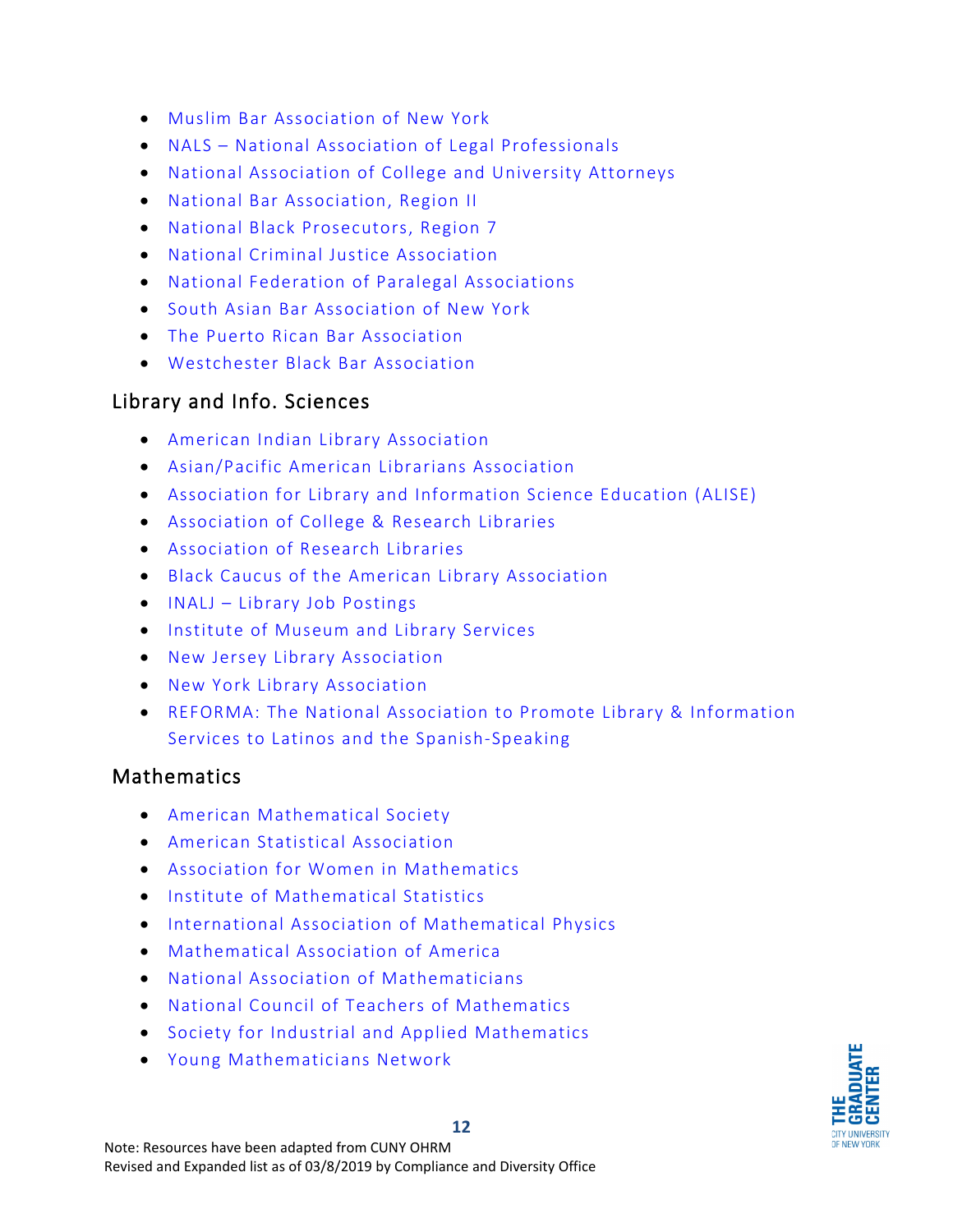#### <span id="page-13-0"></span>Music

- [Acoustical Society of America \(](http://acousticalsociety.org/)Acoustics)
- [Center for Black Music Research](https://about.colum.edu/cbmr/index.html)
- [Chorus America](https://www.chorusamerica.org/)
- [College Music Society](https://www.music.org/)
- [National Alliance for Audition Support](http://www.sphinxmusic.org/national-alliance-for-audition-support/)

#### <span id="page-13-1"></span>Philosophy

- [American Association of Philosophy Teachers](http://www.philosophyteachers.org/)
- [American Catholic Philosophical Organization](http://www.acpaweb.org/)
- [American Philological Association \(](http://www.apaclassics.org/)Society for Classical Studies)
- [American Philosophical Association](http://www.apaonline.org/)
- [American Philosophical Society](https://www.amphilsoc.org/)
- [American Philosophical Practitioners Association](http://www.appa.edu/)
- [Association for Feminist Ethics](http://www.afeast.org/) and Social Theory
- [Association for Philosophy & Literature](https://www.philosophyliterature.com/)
- [Association for Practical and Professional Ethics](https://appe-ethics.org/)
- [Canadian Philosophical Association](http://www.acpcpa.ca/)
- [Canadian Society for Women in Philosophy](http://cswip.ca/)
- [International Association for Philosophy of Law & Social Philosophy](https://ivronlineblog.wordpress.com/)
- [Society for Philosophy and Technology](http://www.spt.org/)
- [Society for Women in Philosophy](http://www.uh.edu/%7Ecfreelan/SWIP/)
- [Southern Society for Philosophy and Psychology](http://southernsociety.org/)

#### <span id="page-13-2"></span>Physics

- [American Association for the Advancement of Science](http://www.aaas.org/)
- [American Astronomical Society](http://www.aas.org/)
- [American Institute of Physics](http://www.aip.org/)
- [American Institute of Aeronautics and Astronautics](http://www.aiaa.org/)
- [Institute of Physics](http://www.iop.org/)
- IOP [BrightRecruits](https://brightrecruits.com/)
- [National Association of Power Engineers](http://www.powerengineers.com/)
- [National Science Foundation](http://www.nsf.gov/)
- [National Society of Black Physicists](https://nsbp.org/)
- [National Society of Hispanic Physicists \(NSHP\)](http://www.hispanicphysicists.org/index.html)

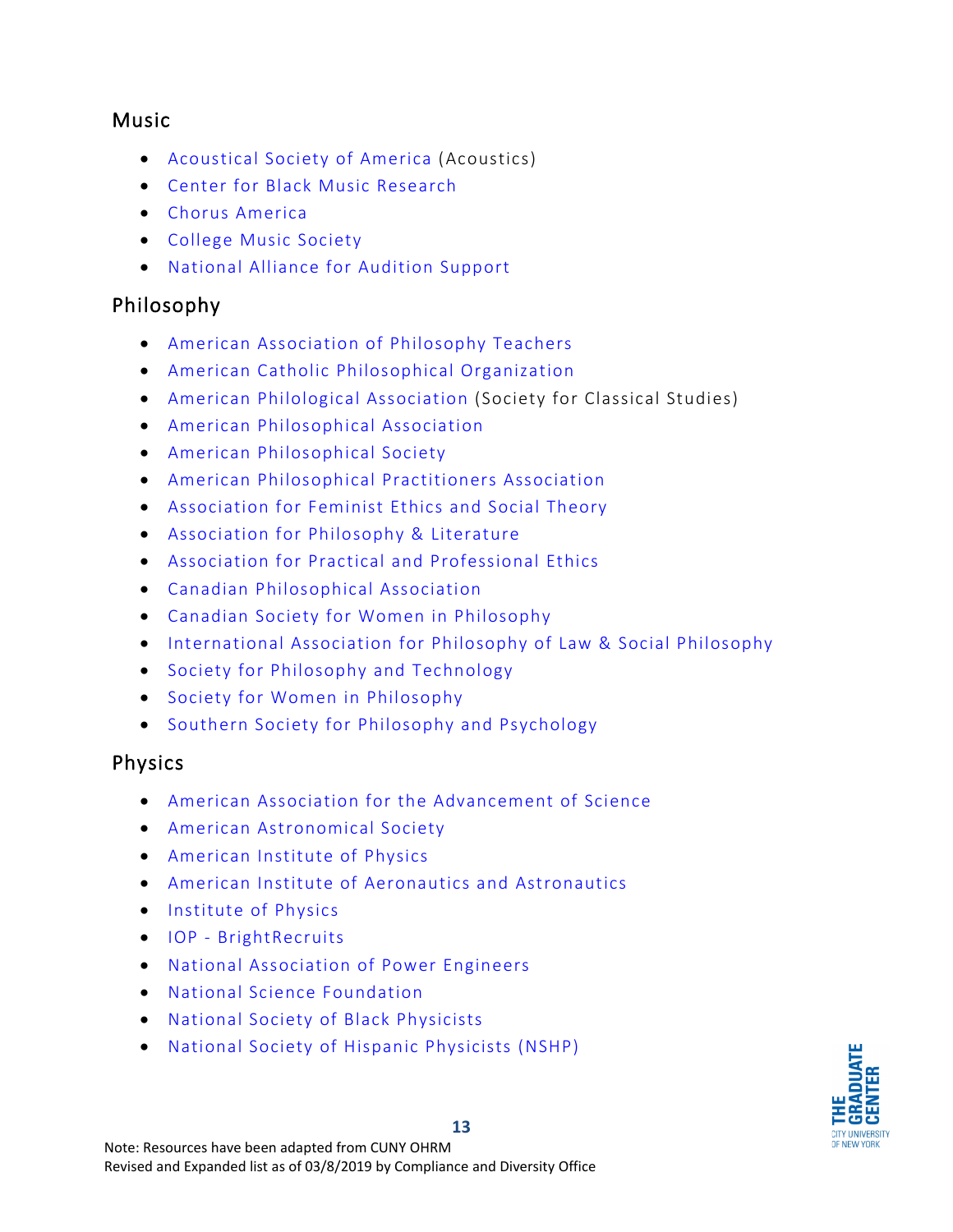#### <span id="page-14-0"></span>Political Science

- [American Political Science Association](http://www.apsanet.org/) (APSA)
- [APSA Latino Caucus](http://latinocaucus.weebly.com/)
- [Asian Pacific American Caucus](http://www.apa-politics.org/)
- [International Society of Political Psychology](http://ispp.org/)
- [International Association for Political Science Students](http://www.iapss.org/)
- [National Association of Schools of Public Affairs and Administration](http://www.naspaa.org/)
- [National Conference of Black Political Scientists](https://www.ncobps.org/default.aspx)
- [National Congress of American Indians](http://www.ncai.org/)
- [National Policy Alliance](https://npalinks.org/)
- [Public Relations Society of America](http://www.prsa.org/)
- [Union of Radical Political Economists](https://urpe.org/)

# <span id="page-14-1"></span>Psychology

- [Academy of Organizational and Occupational Psychiatry](http://www.aoop.org/)
- [American Academy of Child and Adolescent Psychiatry](http://www.aacap.org/)
- [American Association for Geriatric Psychiatry](https://www.aagponline.org/index.php)
- [American Counseling Association](http://www.counseling.org/)
- [American Psychiatric Association](http://www.psych.org/)
- [American Psychoanalytic Association](http://www.apsa.org/)
- [American Psychological Association](http://www.apa.org/)
- [American School Counselor Association](http://www.schoolcounselor.org/)
- [Asian American Psychological Association](https://aapaonline.org/)
- [Association for Humanistic Psychology](http://www.ahpweb.org/)
- [Association for Psychological Science](http://www.psychologicalscience.org/career-resources)
- [Association for Psychological Type](https://www.aptinternational.org/) International
- [Association for Women in Psychology](https://www.awpsych.org/)
- [Association of Black Psychologists](http://www.abpsi.org/)
- [Cognitive Science](http://www.cognitivesciencesociety.org/) Society
- [International Association for Cross-Cultural Psychology](http://www.iaccp.org/)
- [International Society of Political Psychology](http://ispp.org/)
- [National Association of Cognitive & Behavioral Therapists](http://www.nacbt.org/)
- [National Association of Social Workers](http://www.naswdc.org/)
- [National Board for Certified Counselors](http://www.nbcc.org/)
- [National Latinx Psychological Association \(NLPA\)](https://www.nlpa.ws/)
- [Society for Community Research and Action](http://www.scra27.org/)

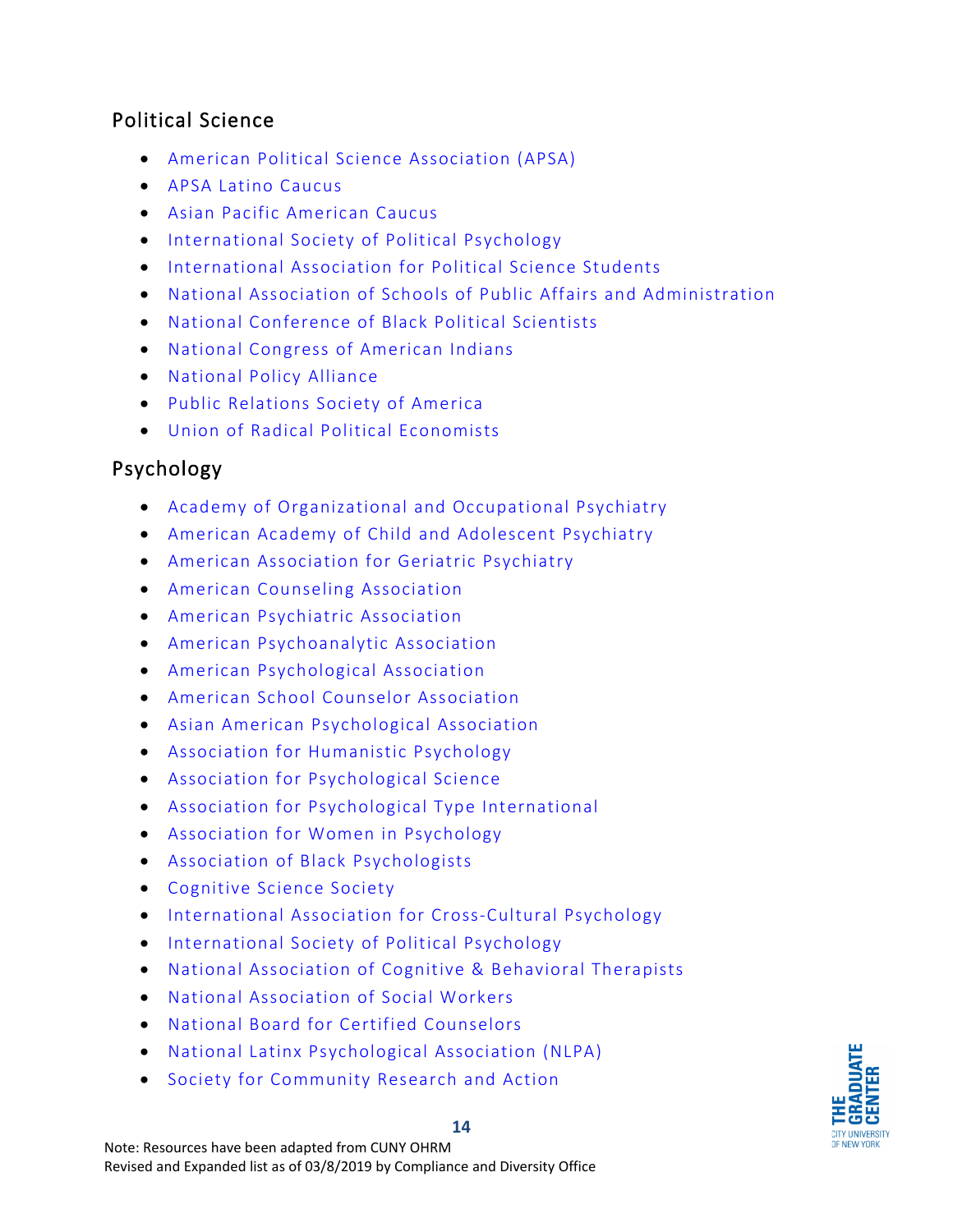- [Society for a Science of Clinical Psychology](http://www.sscpweb.org/)
- [Society for Industrial & Organizational Psychology](http://siop.org/)
- [Society for Personality and Social Psychology](http://www.spsp.org/)
- [Society of Indian Psychologists](https://www.aiansip.org/)

# <span id="page-15-0"></span>Public Safety

- [Campus Safety Magazine](http://www.campussafetymagazine.com/)
- [Go Law Enforcement](http://www.golawenforcement.com/jobs.htm)
- [International Association of Campus Law Enforcement Administrators](http://www.iaclea.org/visitors/career/index.cfm)
- [International Association of Chiefs of Police](http://www.iacp.org/Jobs)

## <span id="page-15-1"></span>Science

- [American Association for the Advancement of](http://www.aaas.org/) Science
- [American Association for Clinical Chemistry](http://www.aacc.org/)
- [American Association of Blacks in Energy](https://www.aabe.org/index.php)
- [American Chemical Society](https://www.acs.org/content/acs/en.html)
- [American Institute of Biological Sciences](http://www.aibs.org/)
- [American Society for Microbiology](http://www.asm.org/)
- [American Society of Animal Science](http://www.asas.org/)
- [American Society for Biochemistry & Molecular Biology](http://www.asbmb.org/)
- [Association for Women in Science](https://www.awis.org/)
- [Biomedical Engineering Society](http://www.bmes.org/)
- [Federation of American Societies for Experimental Biology](http://www.faseb.org/)
- [International Network on Gender and Sustainable Energy](https://www.energia.org/)
- [Keystone Symposia on Molecular and Cellular Biology](http://www.keystonesymposia.org/index.cfm?e=Web.Home)
- [National Academy of Sciences](http://www.nasonline.org/)
- [National Association of Biology Teachers](http://www.nabt.org/)
- [National Association of Black Geoscientists](http://www.nabg-us.org/)
- [National Association for the Professional Development of Black](https://www.nobcche.org/)  [Chemists and Chemical Engineers \(NOBCCHE\)](https://www.nobcche.org/)
- [National Consortium for Graduate Degrees for Minorities in Engineering](http://www.gemfellowship.org/)  [& Science, Inc. \(GEM\)](http://www.gemfellowship.org/)
- [National Organization of Gay and Lesbian Scientists and Technical](http://www.noglstp.org/)  [Professionals](http://www.noglstp.org/)
- [National Physical Science Consortium](http://www.npsc.org/)
- [National Science Foundation](http://www.nsf.gov/)
- [National Science Teachers Association](https://www.nsta.org/)



#### **15**

Note: Resources have been adapted from CUNY OHRM Revised and Expanded list as of 03/8/2019 by Compliance and Diversity Office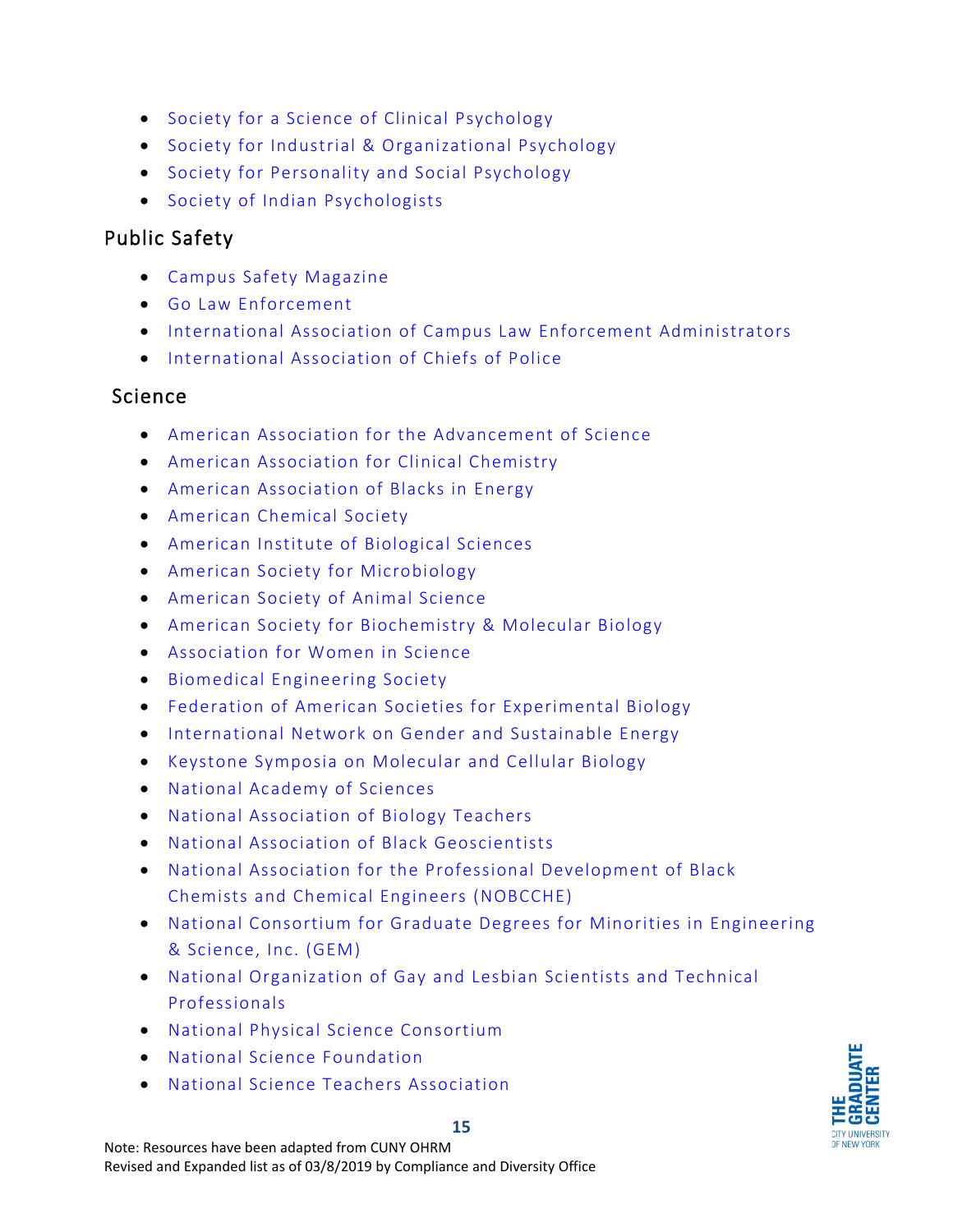- [Nature Careers](http://www.nature.com/naturejobs/science/)
- [Society for Integrative and Comparative Biology](http://www.sicb.org/)
- [Society for the Advancement of Chicanos and Native Americans in](https://www.sacnas.org/)  [Science \(SACNAS\)](https://www.sacnas.org/)
- [Society of Chinese Bioscientists in America](http://www.scbasociety.org/)
- [Society of Hispanic Professional Engineers](https://shpe.org/)
- [Society of Mexican American Engineers and Scientists \(MAES\)](https://mymaes.org/)

## <span id="page-16-0"></span>Other Fields

- [American Anthropological Association \(](http://careercenter.aaanet.org/jobs)Anthropology)
- [American Association of University Professors](https://www.aaup.org/)
- [American Evaluation Association](http://www.eval.org/p/cm/ld/fid%3D1)
- [American Nurses Association](https://www.nursingworld.org/) (Nursing)
- [American Public Human Services Association](http://aphsa.careerwebsite.com/)
- [American Society of Criminology](http://www.asc41.com/)
- [American Society of Theatre Research](https://astr.site-ym.com/store/ListProducts.aspx?catid=225079)
- [American Sociological Association \(](http://www.asanet.org/career-center)Sociology)
- [Association for Institutional Research \(](https://www.airweb.org/resources-tools/job-board)Institutional Research)
- [Association for the Psychoanalysis of Culture & Society](https://www.apcsweb.net/)
- [AVIXA \(](https://jobsite.avixa.org/employers/)Audio/Visual)
- [Facilities Net \(](http://www.facilitiesnet.com/careercenter/)Facilities Management)
- [H-Net Humanities and Social Sciences](https://www.h-net.org/)
- [International Studies Association](http://www.isanet.org/Programs/Job-Board)
- [International Textile and Apparel Association](http://itaaonline.org/)
- [IT Job Pro](https://itjobpro.com/)
- [National Association of African American Studies & Affiliates](https://www.naaas.org/)
- [National Association of Social Workers](http://www.naswdc.org/) (Social Work)
- [National Network for Social Work Management](https://socialworkmanager.org/) (Social Work)
- [National Tutoring Association](http://www.ntatutor.com/)
- [Native American and Indigenous Studies Association](https://www.naisa.org/)
- [North East Association for Institutional Research](http://www.neair.org/)

#### <span id="page-16-1"></span>General/All Disciplines

- [Academic Careers](http://academiccareers.com/index.html)
- [Academic Job Today](https://www.academicjobs.net/today)
- [Academic Keys](http://www.academickeys.com/all/choose_discipline.php?go=find_a_job)
- [Brooklyn Courier Life](http://www.brooklyndaily.com/)

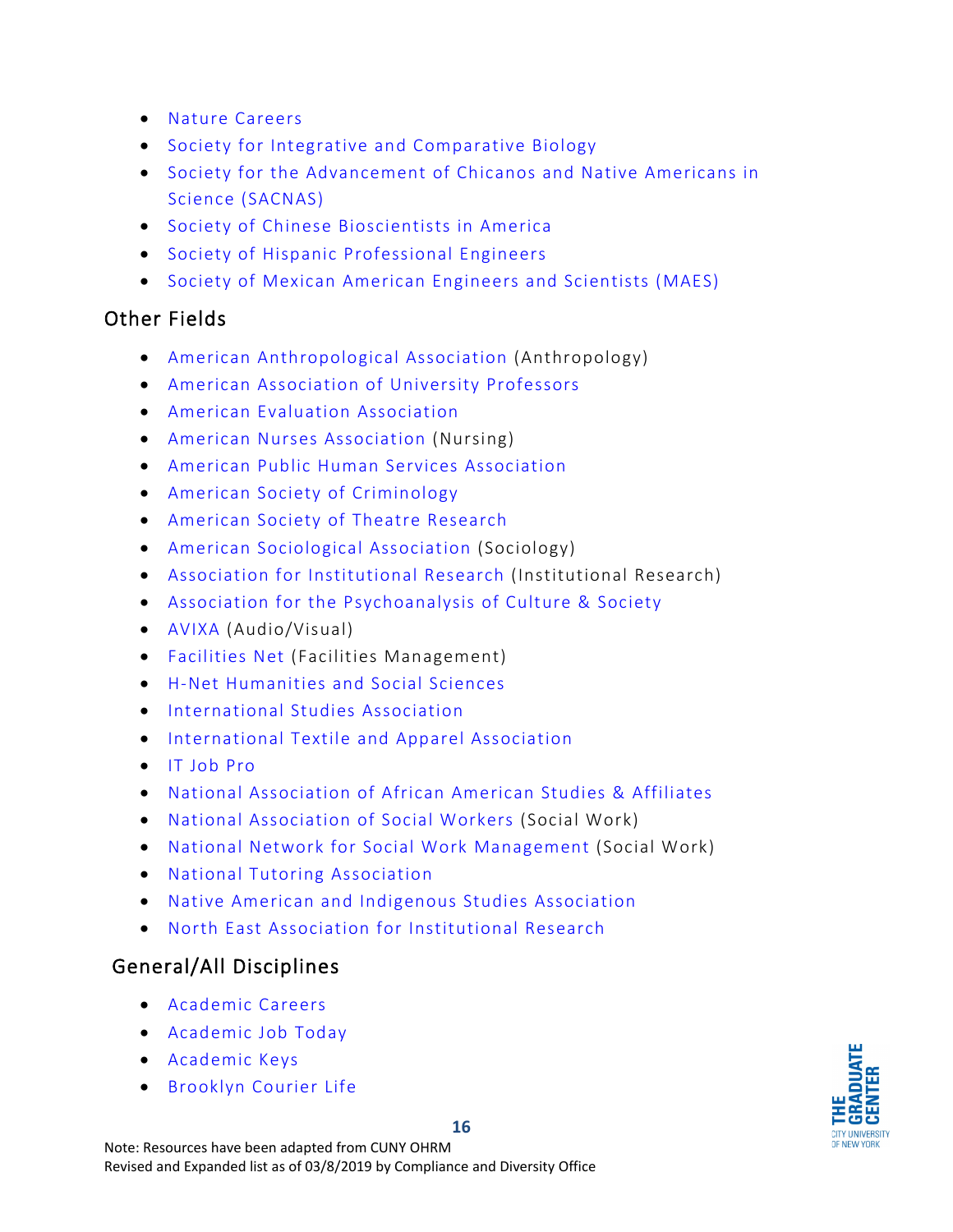- [Capital Area Help Wanted](https://regionalhelpwanted.com/capital-area-jobs/)
- [Chronicle of Higher Education](https://chroniclevitae.com/job_search/new)
- [Glassdoor](https://www.glassdoor.com/index.htm)
- [Higher Ed Experts](http://higheredexperts.com/edu/)
- [Higher Ed Jobs](https://www.higheredjobs.com/search/)
- [Idealist](http://www.idealist.org/search/v2/?search_type=job)
- [Job Elephant](https://www.jobelephant.com/)
- [Non Profit](https://www.nonprofitjobs.org/)
- [Work for Good](https://www.workforgood.org/)

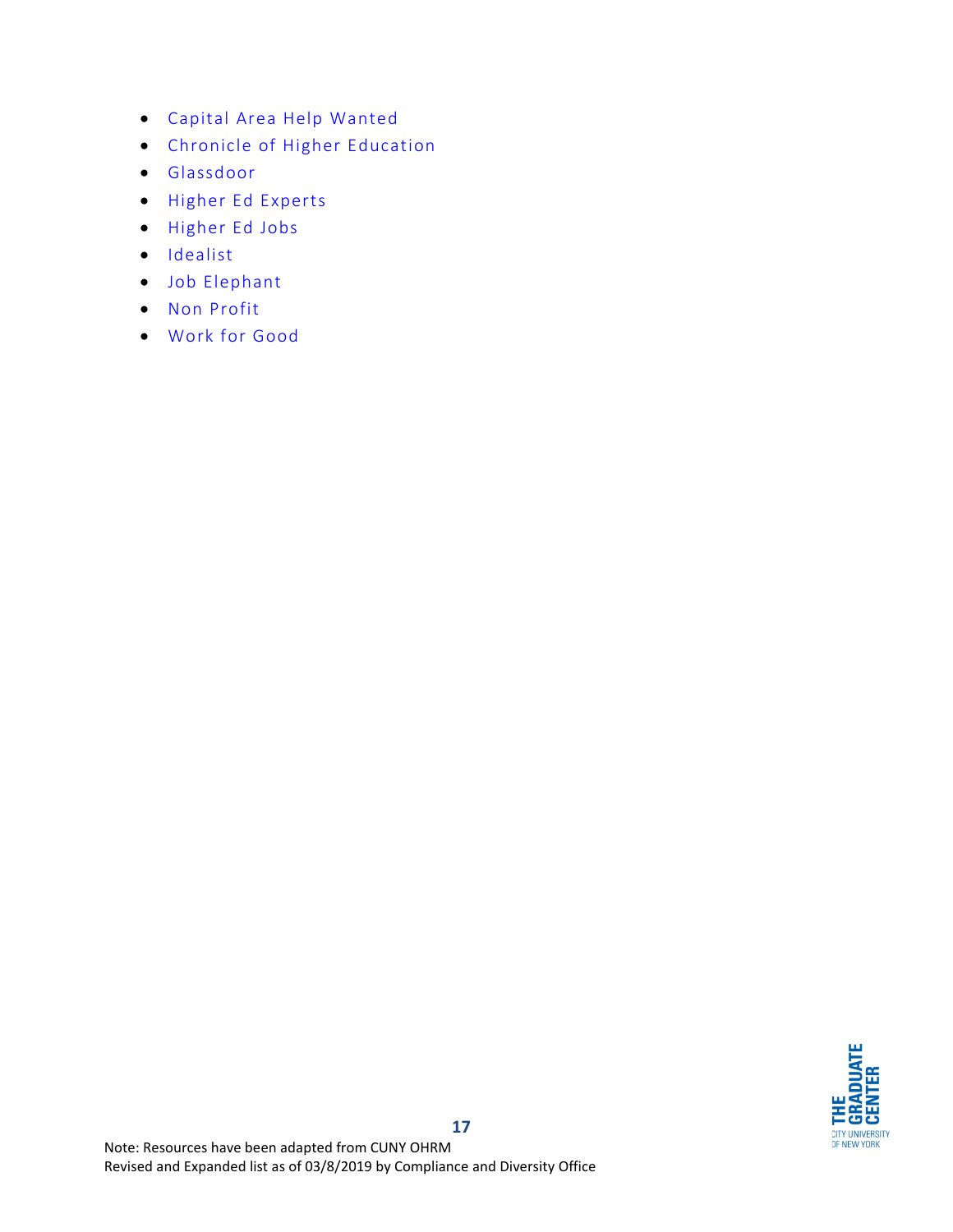# <span id="page-18-0"></span>Professional Organizations for Women and Minorities

## <span id="page-18-1"></span>African American/Black

- [100 Black Men of America, Inc.](https://100blackmen.org/)
- [Amsterdam News](http://amsterdamnews.com/)
- [Association of Black Sociologists](http://www.associationofblacksociologists.org/careers/)
- [The Africa-America Institute](https://www.aaionline.org/)
- [Black Career Women](https://bcwnetwork.com/)
- [Black Teacher Project](http://www.blackteacherproject.org/)
- [The Black Collegian](http://www.black-collegian.com/)
- [The Black Employment & Entrepreneur Magazine](http://www.blackeoejournal.com/)
- [BlackEngineer.com](http://www.blackengineer.com/)
- [Black Enterprise.com](http://www.blackenterprise.com/)
- [Blacks in Government](http://www.bignet.org/)
- [Blacks in Higher Ed](http://www.blacksinhighered.com/)
- [The Black Perspective](https://blackperspective.com/upload-a-job-posting/)
- [Historically Black Colleges and Universities \(HBCU Connect\)](http://www.hbcuconnect.com/)
- [The Journal of Blacks in Higher Education](http://www.jbhe.com/)
- [JournalismNext.com](http://www.journalismnext.com/)
- [National Alliance of Black School Educators](http://www.nabse.org/)
- [National Association of African Americans in Human Resources](http://www.naaahr.org/)
- [National Association of Black Accountants](http://www.nabainc.org/)
- [National Association of Black Journalists](http://www.nabj.org/)
- [National Black MBA Association, Inc.](http://www.nbmbaa.org/)
- [National Black Nurses Association](http://www.nbna.org/)
- [National Coalition of 100 Black Women, Inc.](http://www.ncbw.org/)
- [National Forum for Black Public Administrators](http://www.nfbpa.org/)
- [National Society of Black Engineers \(NSBE\)](http://nsbe.org/)
- [National Society of Black Physicists \(NSBP\)](http://www.nsbp.org/)
- [National Urban League](http://www.nul.org/)
- [The PhD Project](http://www.phdproject.org/)

#### <span id="page-18-2"></span>American Indian, Alaska Native and Native Hawaiians

- [Alaska Native Hire](https://www.alaskanativehire.com/)
- [American Indian College Fund](http://www.collegefund.org/)

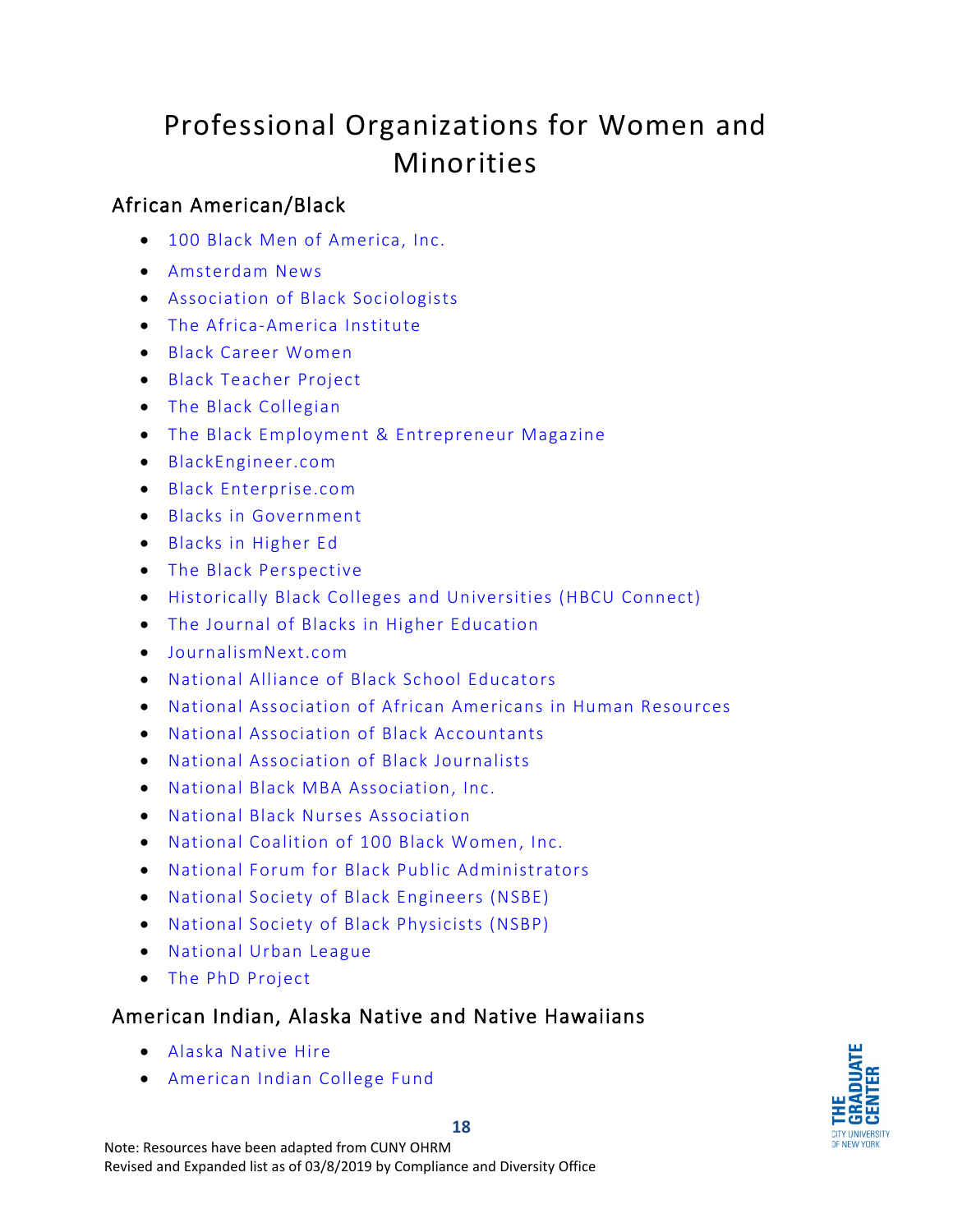- [American Indian Community House](https://aich.org/)
- [American Indian Graduate Center](https://www.aigcs.org/)
- [American Indian Science and Engineering Society](http://www.aises.org/)
- [National Congress of American Indians](http://www.ncai.org/resources/job-listings)
- [Native American Careers](https://www.nativeamericancareers.org/)
- [Native American Employment Opportunities](http://www.nativeamericanjobs.com/)
- [Native American Journalists Association](http://www.naja.com/)
- [Native American Public Telecommunications](http://www.nativetelecom.org/)
- [Native Americans in Higher Ed](http://nativeamericansinhighered.com/)
- [NativeWeb](http://www.nativeweb.org/community/jobs/)
- [Native Hawaiian Veterans, LLC](https://nativehawaiianveterans.applicantpro.com/jobs/)
- [The PhD Project](http://www.phdproject.org/)
- [Society for Advancement of Chicanos and Native Americans in Science](http://www.sacnas.org/)
- Tribal College [Journal of American Indian Higher Education](https://tribalcollegejournal.org/)
- [The Tribal Employment Newsletter](http://www.nativejobs.com/)

#### <span id="page-19-0"></span>Asian/Asian American

- [Ascend](http://www.ascendleadership.org/)
- [Asian & Asian American Organizations](http://www.awib.org/index.cfm?fuseaction=Page.viewPage&pageId=816&parentID=473&nodeID=1)
- [Asian American Architects and Engineers Association](http://www.aaaesc.org/)
- [Asian-American/Asian Research Institute](http://aaari.info/)
- [Asian American Government Executives Network](http://www.aagen.org/)
- [Asian American Journalists Association](http://www.aaja.org/)
- [Asian American Professional Association](http://www.aapamentoring.com/)
- [AsianLife.com](http://jobs.asianlife.com/)
- [Asian/Pacific Librarians Association \(APALA\)](http://www.apalaweb.org/)
- [Asian Women in Business](http://www.awib.org/)
- [Chinese American Librarians Association](http://www.cala-web.org/)
- [Goldsea Asian American Supersite](http://goldsea.com/)
- [Japanese Americans Citizens League](http://www.jacl.org/index.php)
- [National Association of Asian American Professionals](http://www.naaap.org/)
- [The Asian American Advertising Federation](http://www.3af.org/)
- [US Pan Asian American Chamber of Commerce](https://uspaacc.com/)

#### <span id="page-19-1"></span>Individuals with Disabilities

- [Ability Jobs](https://abilityjobs.com/)
- [Ability Links](https://abilitylinks.org/)

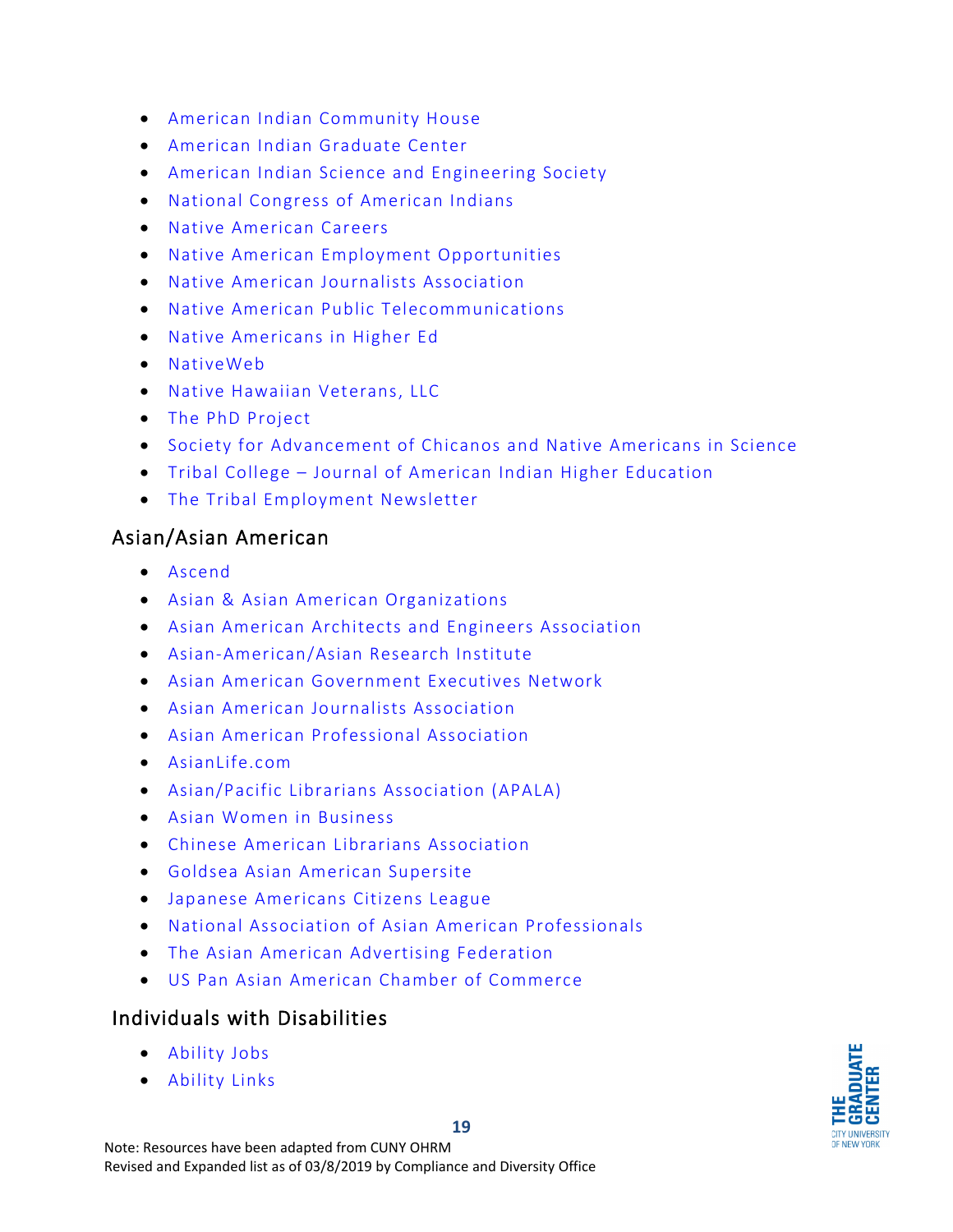- [American Association of People With Disabilities](http://www.aapd.com/)
- [Association of University Centers on Disabilities](http://aucd.org/)
- [Association on Higher Education and Disability \(AHEAD\)](http://www.ahead.org/)
- Bender [Consulting Services, Inc.](https://www.benderconsult.com/about-us)
- [Campaign for Disability Employment](https://www.whatcanyoudocampaign.org/)
- [Career and Job Resources for](https://www.careeronestop.org/ResourcesFor/WorkersWithDisabilities/workers-with-disabilities.aspx) Individuals with Disabilities
- [Career Opportunities for Students with Disabilities](http://www.cosdonline.org/home)
- [Center on Technology and Disability \(CTD\)](http://www.ctdinstitute.org/)
- [Disabled in Higher Ed](http://disabledinhighered.com/)
- [DisABLEDperson, Inc](https://www.disabledperson.com/)
- [Employer Assistance and Resource Network on Disability Inclusion](http://www.askearn.org/)  [\(EARN\)](http://www.askearn.org/)
- [Enable America](http://www.enableamerica.org/)
- [Getting Hired](http://www.gettinghired.com/)
- [HirePotential, Inc.](http://hirepotential.com/)
- [Job Accommodation Network \(JAN\)](http://askjan.org/)
- [Job Opportunities for Disabled Veterans](https://www.jofdav.com/)
- [National Business & Disability Council](https://www.viscardicenter.org/nbdc/) at The Viscardi Center
- [National Organization on Disability](http://www.nod.org/)
- [Office of Disability Employment Policy](http://www.dol.gov/odep)
- [Olmstead Center for Sight](http://olmstedcenter.org/)
- [Recruit Disability](http://recruitdisability.org/index.php)
- [Vision Aid](http://www.visionaid.org/)
- [USA Jobs](https://www.usajobs.gov/Help/working-in-government/unique-hiring-paths/individuals-with-disabilities/)
- [US Department of Labor Disability Resources](https://www.dol.gov/odep/topics/disability.htm)
- [Workforce Recruitment Program](http://wrp.jobs/)

#### <span id="page-20-0"></span>General Diversity

- [Academic Diversity Search](https://www.academicdiversitysearch.com/)
- [American Association of University Professors](http://www.aaup.org/)
- [California Newsreel](http://www.newsreel.org/)
- [Careers Now Online](http://www.careersnow.online/)
- [Corporate Diversity Search, Inc.](http://www.corpdiversitysearch.com/)
- [Diverse: Issues in Higher Education](https://jobs.diversejobs.net/) Diversejobs
- [Diversity: A World of Change](http://www.diversity.com/)
- [Diversity, Inc.](http://www.diversityinc.com/)
- [Diversity Central](http://www.diversitycentral.com/index.php)

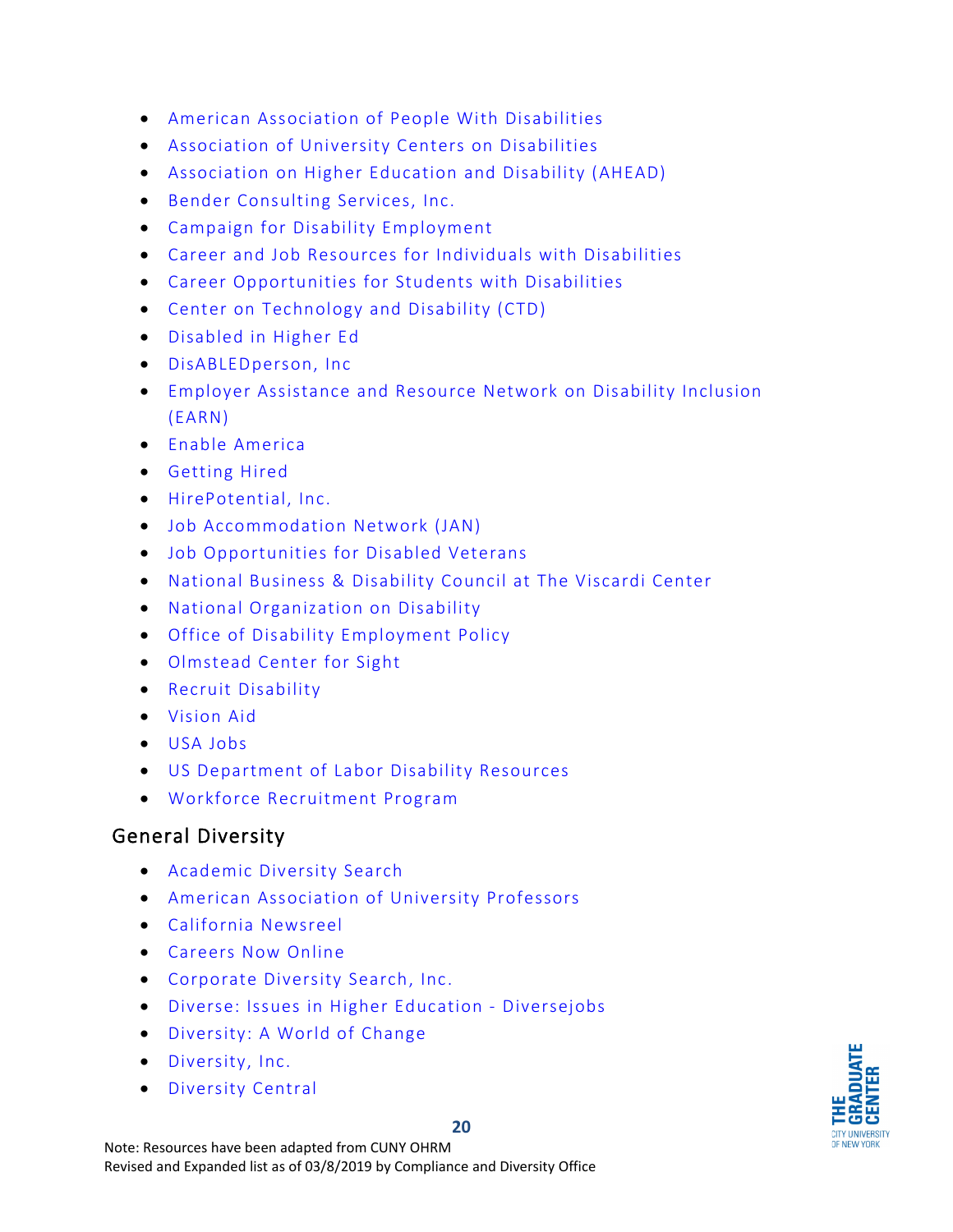- [Diversity Journal](http://www.diversityjournal.com/)
- [Diversity Search](http://www.diversitysearch.com/)
- [Diversity Working](http://diversityworking.com/)
- [Equal Opportunity Publication, Inc.](https://www.eop.com/career.php)
- [Imdiversity.com](https://jobs.imdiversity.com/)
- [Insight Into Diversity](http://www.insightintodiversity.com/)
- [International Multicultural Institute](http://imciglobal.org/)
- [Institute for Teachers of Color Committed to Racial Justice](http://www.instituteforteachersofcolor.org/)
- [MentorNet](http://www.mentornet.net/)
- [Minority Nurse](http://minoritynurse.com/)
- [MinorityPostdoc.org](http://www.minoritypostdoc.org/)
- [National Conference on Race and Ethnicity in Higher Education \(NCORE\)](http://www.ncore.ou.edu/)
- [National Organization of Minority Architects \(NOMA\)](http://www.noma.net/)
- [National Physical Science Consortium](http://www.npsc.org/)
- [Partners in Diversity](https://www.partnersindiversity.org/)
- [Southern Regional Education Board Institute for Teaching & Mentoring](https://www.sreb.org/institute-teaching-and-mentoring)

## <span id="page-21-0"></span>Hispanic/Latinx

- [ASPIRA Association](https://aspira.org/)
- [Association of Latino Professionals in Finance & Accounting](http://www.alpfa.org/)
- [Dominican Bar Association](http://www.dominicanbarassociation.org/)
- [El Diario](http://www.eldiariony.com/)
- [CNY Latino Newspaper](http://www.cnylatino.com/)
- [Hispa.org](https://www.hispa.org/)
- [Hispanic Association for Colleges & Universities](http://www.hacu.net/)
- [Hispanic Engineer & Information Technology Magazine](http://www.hispanicengineer.com/)
- [Hispanics in Higher Ed](http://www.hispanicsinhighered.com/)
- [Hispanic Network Magazine Online](http://www.hnmagazine.com/)
- [Hispanic Outlook on](https://hispanicoutlookjobs.com/) Education Magazine
- [Hispanic Theological Initiative](http://hti.ptsem.edu/)
- [IHispano.com](http://ihispano.com/)
- LatPro, Inc [Latinos in Higher Education](http://www.latpro.com/)
- [Latinos in Higher Ed](https://www.latinosinhighered.com/)
- [League of United Latin American Citizens](http://www.lulac.org/) (LULAC)
- [National Alliance of Hispanic Health](https://www.healthyamericas.org/)
- [National Association of Hispanic Journalists](http://www.nahj.org/)
- [National Association of Latino Elected and Appointed Officials](http://www.naleo.org/)

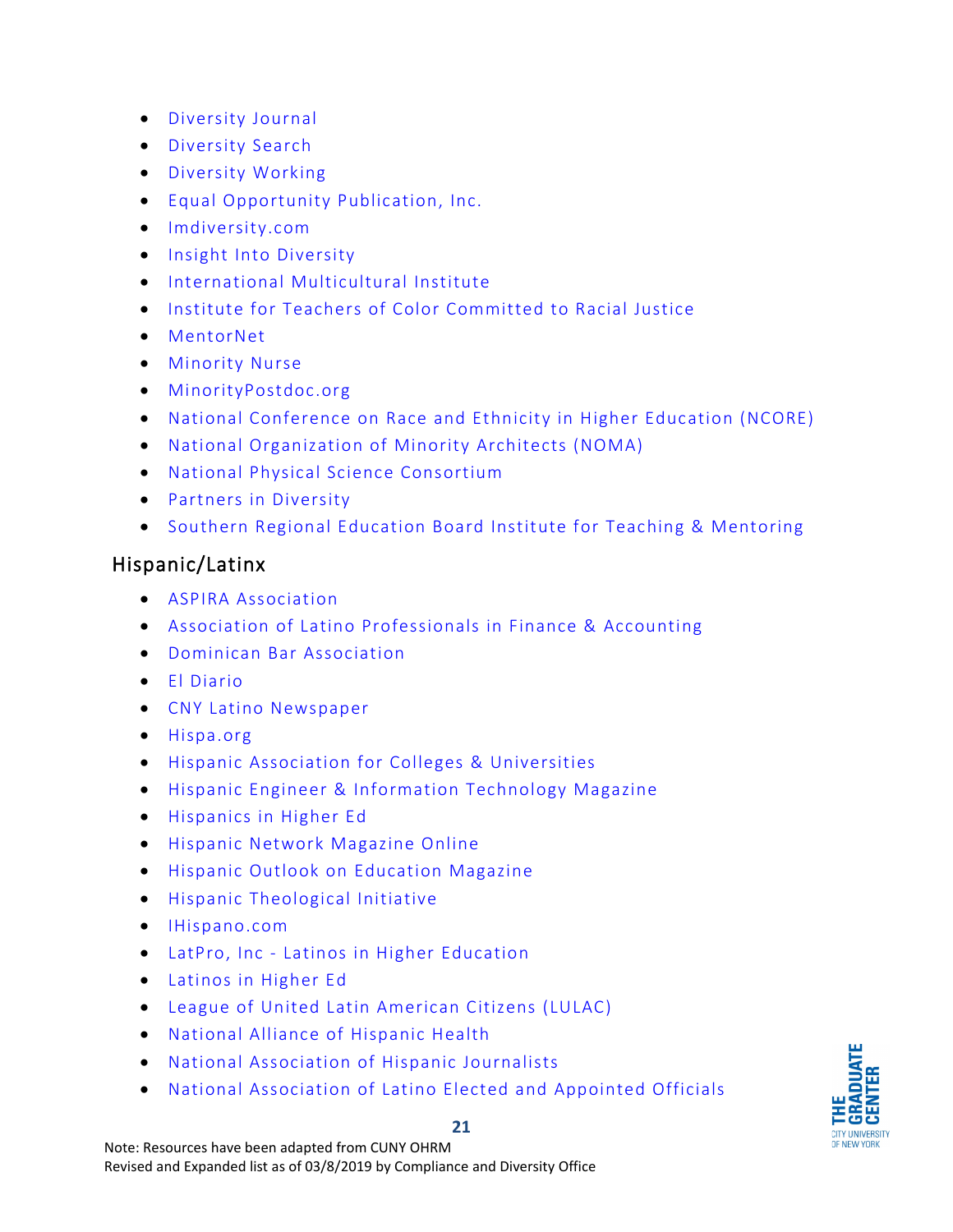- [National Association of Puerto Rican/Hispanic Social Workers Inc.](http://www.naprhsw.com/)
- [National Hispanic Medical Association](http://www.nhmamd.org/)
- [National Society for Hispanic Professionals \(NSHP\)](http://network.nshp.org/)
- [The PhD Project](http://www.phdproject.org/)
- [Prospanica](https://jobs.prospanica.org/)
- [Puerto Rican Bar Association](http://prbany.com/)
- [Society for Advancement of Chicanos and Native Americans in Science](http://www.sacnas.org/)
- [Society of Hispanic Professional Engineers](http://www.shpe.org/)
- [Society of Mexican American Engineers and Scientists \(MAES\)](http://mymaes.org/)
- [UNIDOS US](https://www.unidosus.org/)

#### <span id="page-22-0"></span>Italian American

- [Bordighera Press](http://bordigherapress.org/)
- [Bostoniano \(Boston\)](http://bostoniano.info/)
- [Calandra Italian American Institute](https://calandrainstitute.org/)
- [Coccia Institute for the Italian American Experience in America](https://www.montclair.edu/coccia-institute/)
- [F&L Primo Magazine](http://www.onlineprimo.com/)
- [Fra Noi \(Chicago\)](http://www.franoi.com/)
- [I-Italy.org/American Digital Project](http://www.iitaly.org/)
- [Italian American Press](http://www.italianamericanpress.com/)
- [The Italian Cultural Foundation at Casa Belvedere](https://casa-belvedere.org/)
- [The Italian Tribune](http://www.italiantribune.com/)
- [The National Italian American Foundation](http://www.niaf.org/)
- [The National Organization of Italian American Women](http://www.noiaw.org/mission/)
- [Order Sons and Daughters of Italy in America \(OSIA\)](https://www.osia.org/)

#### <span id="page-22-1"></span>LGBTQ

- [Gay Lesbian and Straight Education Network](https://www.glsen.org/)
- [Housing & Mortgages for Gay & Lesbian Couples](http://www.mortgageloan.com/lgbt/)
- [Human Rights Campaign](http://www.hrc.org/)
- [Intersex Society to North America](http://www.isna.org/)
- International Lesbian, [Gay, Bisexual, Trans and Intersex](https://ilga.org/) Association
- [LGBT Bar Association of New York](https://www.lgbtbarny.org/)
- [LGBT Business School Community](http://www.networkq.org/)
- [LGBT in Higher Ed](http://www.lgbtinhighered.com/)
- Lambda 10 Project [for Fraternities & Sororities](https://www.campuspride.org/lambda10/)
- [The National Consortium of Directors of LGBT Resources in Higher](http://www.lgbtcampus.org/)

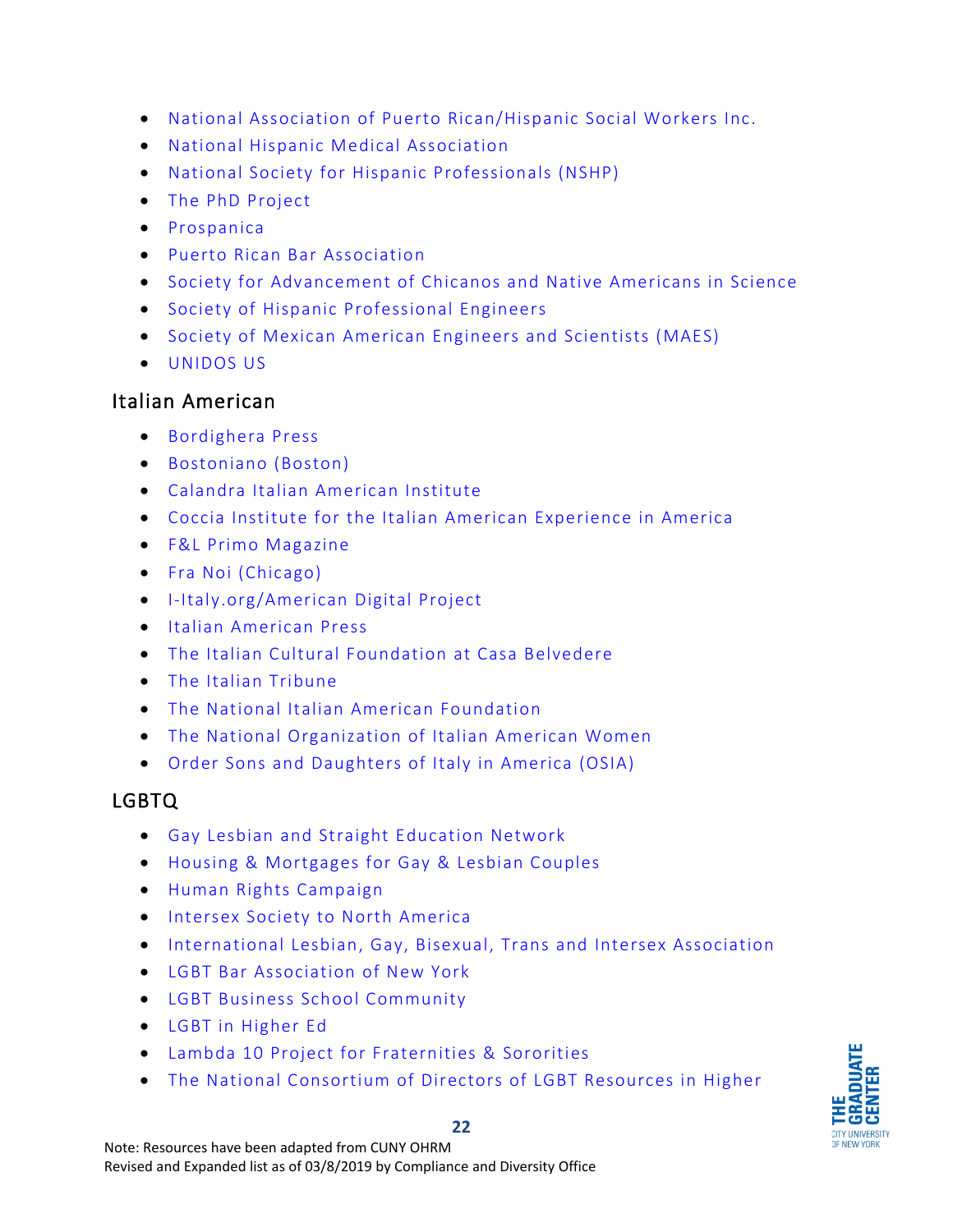[Education](http://www.lgbtcampus.org/)

- [National Gay and Lesbian Task Force](http://thetaskforce.org/)
- [National Organization of Gay and Lesbian Scientists and Technical](http://www.noglstp.org/)  [Professionals](http://www.noglstp.org/)
- [Out & Equal Workplace Advocates -](http://outandequal.org/lgbt-careerlink/) LGBT Career Link
- [Parents, Families and Friends of Lesbians and Gays](https://pflag.org/)
- [Pro Gay Jobs](http://www.progayjobs.com/)

#### <span id="page-23-0"></span>Veterans

- [Careers for Transitioning Military](http://www.taonline.com/)
- [Hire Heroes USA](https://www.hireheroesusa.org/)
- [Hire Purpose](https://www.hirepurpose.com/)
- [Job Opportunities for Disabled Veterans](https://www.jofdav.com/)
- [Military Connection](http://www.militaryconnection.com/)
- [Military Hire](http://www.militaryhire.com/)
- [Military Veteran Jobs](https://www.military.com/veteran-jobs)
- [RallyPoint](http://rallypoint.com/)
- [Recruit Military](https://recruitmilitary.com/)
- [USA Jobs for Veterans](https://www.usajobs.gov/Veterans/)
- [VA Careers](https://www.vacareers.va.gov/Benefits/HiringProgramsInitiatives)
- [Vet Jobs](http://www.vetjobs.com/)
- [Veterans Employment](https://veteransemployment.net/)
- [Veteran's Enterprise](http://www.veteransenterprise.com/)
- [Veterans in Higher Ed](http://www.veteransinhighered.com/)
- [Veteran's Vision](https://theveteransvision.com/)

#### <span id="page-23-1"></span>Women

- [American Association of University Women](http://www.aauw.org/)
- [American Astronomical Society \(AAS\): Committee on the Status of](http://www.aas.org/cswa/)  [Women](http://www.aas.org/cswa/)
- [American Business Women's Association](http://www.abwa.org/)
- [American Medical Woman's Association](http://www.amwa-doc.org/)
- [American Physical Society: Committee on Status of Women in Physics](http://www.aps.org/about/governance/committees/cswp/index.cfm)
- [American Women's Society of Certified Public Accountants](http://www.awscpa.org/)
- [Anita Borg Institute for Women and Technology](http://anitaborg.org/)
- [Association of Women in Computing](http://www.awc-hq.org/home.html)
- [Association for Women in Mathematics \(AWM\)](https://awm-math.org/)

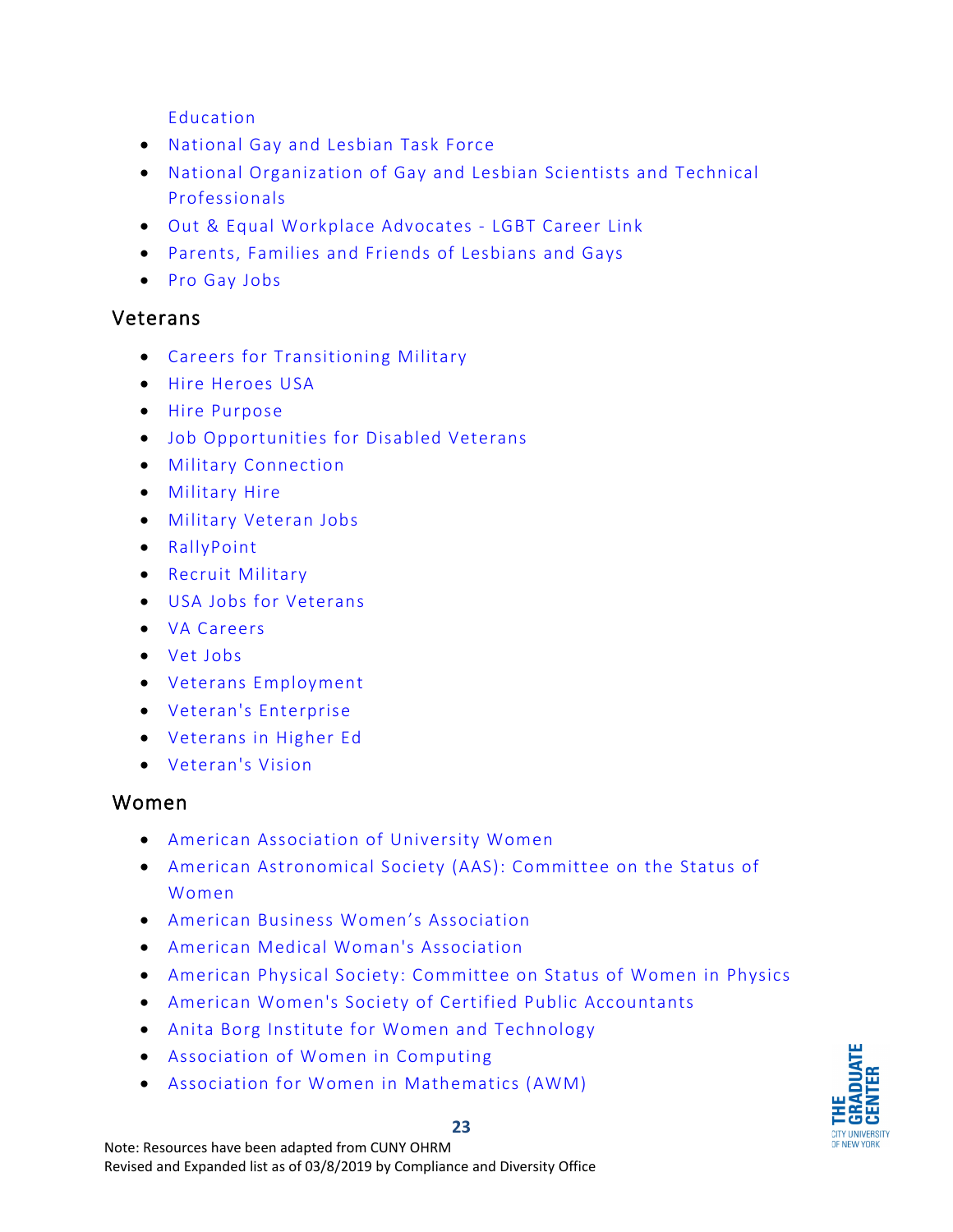- [Association for Women in Science \(AWIS\)](http://www.awis.org/)
- [Black Career Women](https://bcwnetwork.com/)
- Business [and Professional Women](https://www.ed2go.com/bpwfdn/)
- [Contributions of Women to Physics Archive](http://cwp.library.ucla.edu/)
- [Directory of Women's Professional Organizations](http://mith.umd.edu/womensstudies/ReferenceRoom/Directories/professional-organizations.html)
- [FairerScience](http://www.fairerscience.org/)
- [Financial Women's Association](https://fwa.org/)
- [Gender Schemas and Science Careers](http://www.hunter.cuny.edu/gendertutorial/)
- [International Network on Gender and Sustainable Energy](https://www.energia.org/)
- [iRelaunch](http://www.irelaunch.com/) (Return to Work)
- [L'Oreal Women in Science Career Handbook](http://www.sciencemag.org/booklets/2018-career-handbook) (2018)
- [MentorNet: The E-Mentoring Network for Women in Engineering and](http://www.mentornet.net/)  [Science](http://www.mentornet.net/)
- [National Association for Female Executives](http://www.nafe.com/)
- [National Association of Women in Construction](http://nawic-jobs.careerwebsite.com/)
- [National Center for Women and Information Technology](http://www.ncwit.org/)
- [National Institute for Women in Trades, Technology, and Science](http://www.iwitts.org/)
- [National Organization for Women](http://now.org/)
- [National Women's Studies Association](http://www.nwsa.org/)
- [New York Women in Communications](http://www.nywici.org/)
- [Committee on Women in Science,](http://sites.nationalacademies.org/pga/cwsem/) Engineering, and Medicine
- [Professional Women in the American Nuclear Society](http://committees.ans.org/pwans/)
- [Self-Employed Women's Association](http://www.sewa.org/)
- [Society of Women Engineers](http://societyofwomenengineers.swe.org/)
- [US Women in Nuclear](http://www.winus.org/)
- [Women 2.0 \(Media & Technology\)](https://women2.com/)
- [Women of Color Resource Center](https://changingthepresent.org/collections/women-of-color-resource-center)
- [Women For Hire](http://womenforhire.com/)
- [Women in Business & Industry –](http://www.wib-i.com/) alliance with DirectEmployers
- [Women in Development](https://widny.org/) New York
- [Women in Engineering \(WIE\)](https://wie.ieee.org/)
- [Women in Engineering ProActive Network \(WEPAN\)](http://www.wepan.org/)
- [Women in Higher Education](http://wihe.com/)
- [Women in Science: An Indian Academy of Sciences Initiative](http://www.ias.ac.in/womeninscience/whtsnew.html)
- [Women Leaders in College Sports](https://www.womenleadersincollegesports.org/)
- [Women's Business Enterprise Council](https://www.wbenc.org/)
- [Women's Career Networking and Professional Associations](https://www.livecareer.com/career/advice/jobs/womens-networking-organizations)



#### **24**

Note: Resources have been adapted from CUNY OHRM Revised and Expanded list as of 03/8/2019 by Compliance and Diversity Office